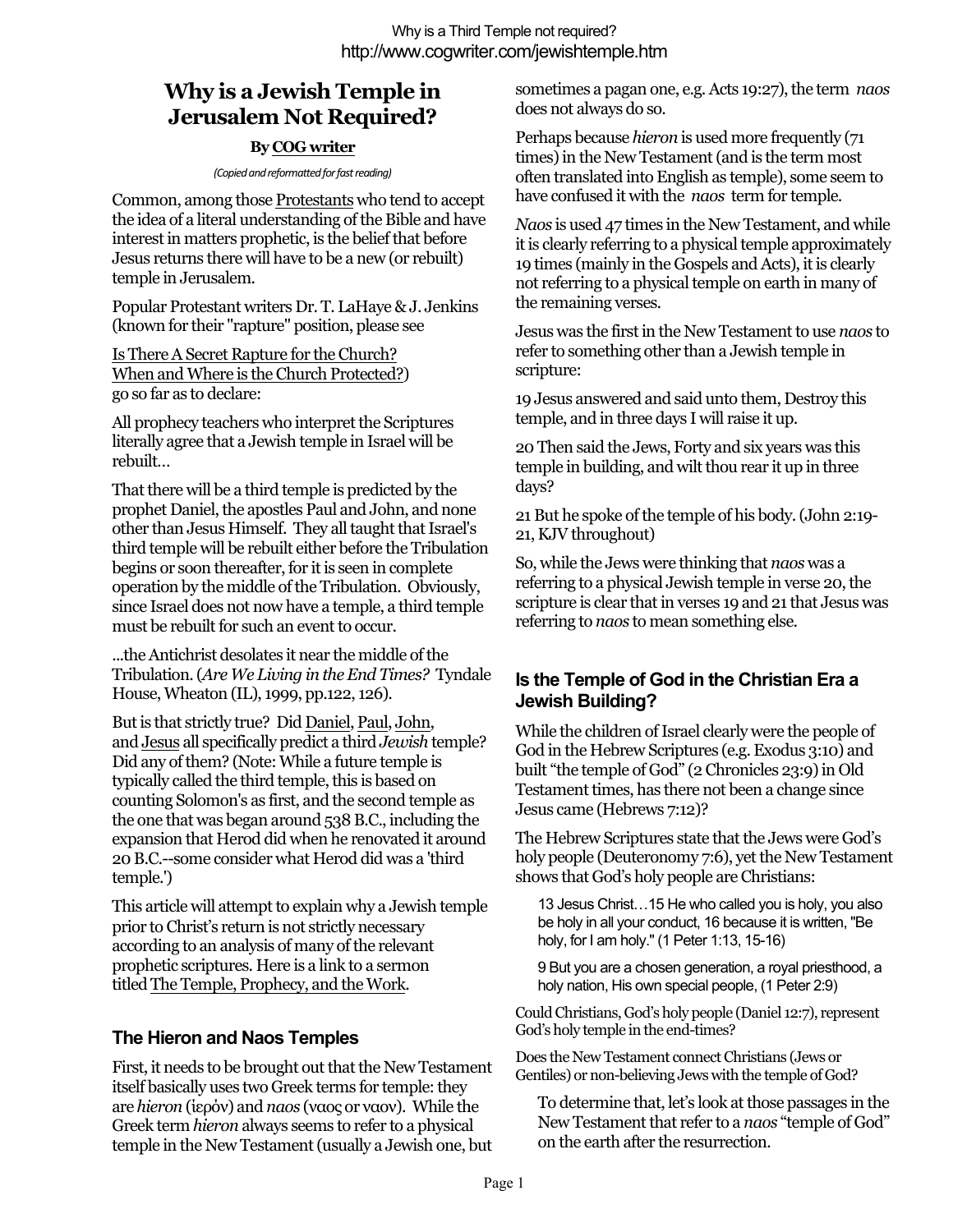### The Apostle Paul told the Christians in Corinth:

16 Know ye not that ye are the temple of God, and that the Spirit of God dwelled in you?

17 If any man defile the temple of God, him shall God destroy; for the temple of God is holy, which temple ye are. (1 Corinthians 3:16-17)

19 What? know ye not that your body is the temple of the Holy Ghost which is in you, which ye have of God, and ye are not your own? (1 Corinthians 6:19)

16 And what agreement hath the temple of God with idols? for ye are the temple of the living God; as God hath said, I will dwell in them, and walk in them; and I will be their God, and they shall be my people.

(2 Corinthians 6:16)

Notice that the Apostle Paul supports the idea that the *naos* temple of God now has to do with Christians, not necessarily the Jewish peoples (except those who are Christians and have the Holy Spirit). Additionally, his wording "know ye not" indicates that this is something that they already should have known.

Notice that the Apostle Paul told the Christians in Ephesus basically the same thing:

19 Now therefore ye are no more strangers and foreigners, but fellow citizens with the saints, and of the household of God;

20 And are built upon the foundation of the apostles and prophets, Jesus Christ himself being the chief corner stone;

21 In whom all the building fitly framed together growth unto an holy temple in the Lord:

22 In whom ye also are built together for an habitation of God through the Spirit. (Ephesians 2:19-22)

Thus, Paul's writings regarding the *naos* temple have to do with Christian people and not a Jewish building.

And while I do believe that the Bible should normally be interpreted literally, it is clear that the Apostle Paul repeatedly used the term *naos* metaphorically to refer to true Christians.

#### Notice also what the deacon and martyr Stephen taught:

44 "Our fathers had the tabernacle of witness in the wilderness, as He appointed, instructing Moses to make it according to the pattern that he had seen, 45 which our fathers, having received it in turn, also brought with Joshua into the land possessed by the Gentiles, whom God drove out before the face of our fathers until the days of David, 46 who found favor before God and asked to find a dwelling for the God of Jacob. 47 But Solomon built Him a house.

48 "However, the Most High does not dwell in temples made with hands, as the prophet says:

49 'Heaven is My throne, And earth is My footstool. What house will you build for Me? says the Lord, Or what is the place of My rest? 50 Has My hand not made all these things?' (Acts 7:44-50)

The temple of God in the New Testament are the Christians with God's Holy Spirit (the term *temples* above was not in the Greek in the NA27, however a version of naos, is in the *Textus Receptus*). Christians are to live their lives with the knowledge that God dwells in them (see also Living as a Christian: How and Why?).

While He was on the earth, Jesus taught He was greater than the physical, *hieron*, Jewish temple:

6 Yet I say to you that in this place there is One greater than the temple. (Matthew 12:6)

And while the following does not use the either of the Greek terms for temple, it seems consistent with the view that the current temple, in God's eyes, is not a physical one as the *hieron* temple had a sanctuary and tabernacle (1 Kings 8:4-8):

1 Now this is the main point of the things we are saying: We have such a High Priest, who is seated at the right hand of the throne of the Majesty in the heavens, 2 a Minister of the sanctuary and of the true tabernacle which the Lord erected, and not man. (Hebrews 8:1-2)

Years ago when I had a just taken a class on koine Greek, I attempted (with a lot of book assistance) to translate from the Greek, a second century writing from Melito of Sardis. It is named Melito *On Prophecy* and is called the Papyrus Oxyrhynchus I. 5 (the Greek used was as shown in Paulsen H. New Test. Stud. 25, 1979, pp. 443-453). The document is a fragment, but my understanding of it suggests that Melito taught that Christians were God's temple.

Notice also more from the Apostle Peter:

4 Coming to Him as to a living stone, rejected indeed by men, but chosen by God and precious, 5 you also, as living stones, are being built up a spiritual house, a holy priesthood, to offer up spiritual sacrifices acceptable to God through Jesus Christ. 6 Therefore it is also contained in the Scripture,

"Behold, I lay in Zion

A chief cornerstone, elect, precious, And he who believes on Him will by no means be put to shame." (1 Peter 2:4-6)

According the New Testament, in the Christian era, Christians are the temple of God.

Notice also the following:

1 Then I looked, and behold, a Lamb standing on Mount Zion, and with Him one hundred and forty-four thousand,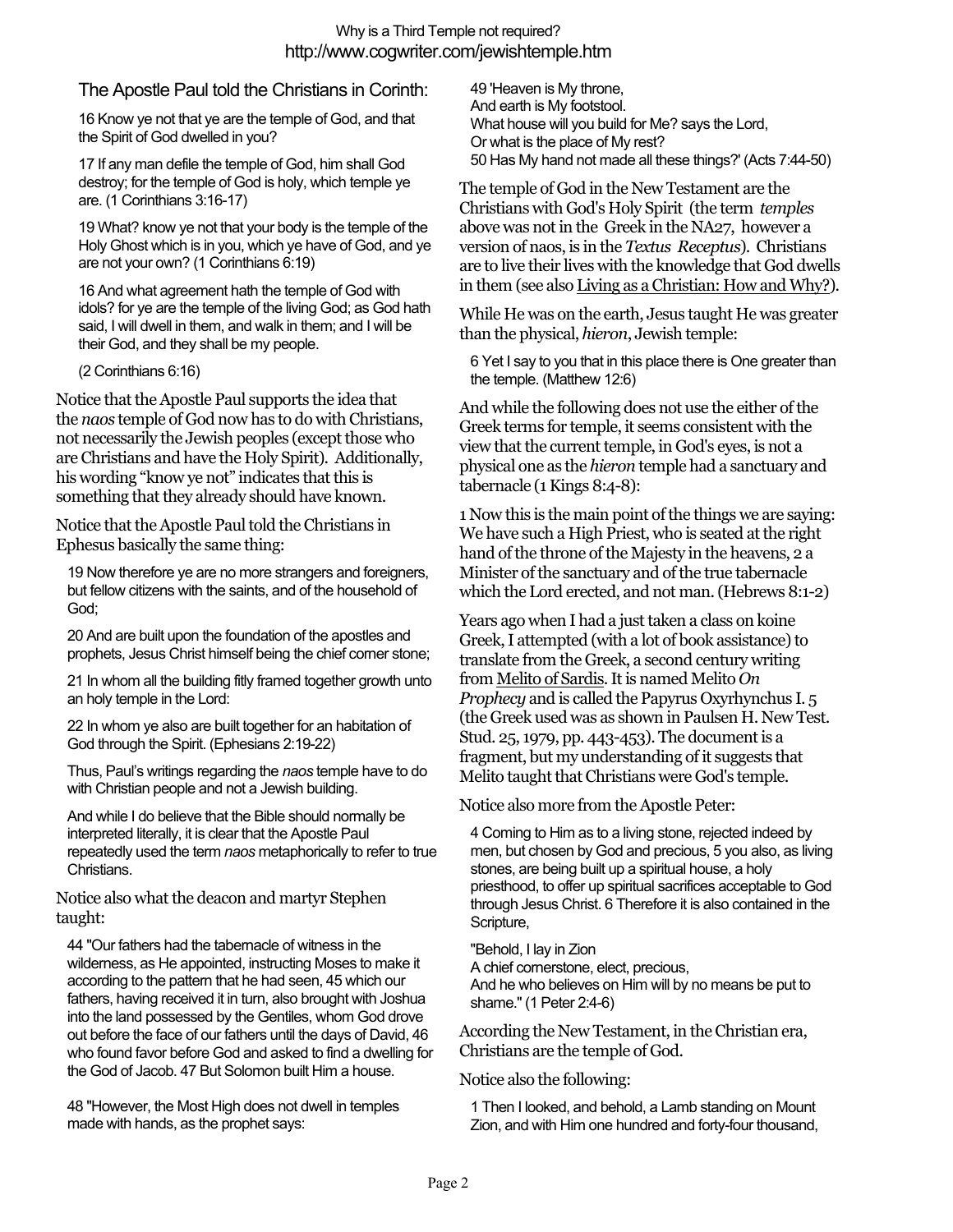having His Father's name written on their foreheads. (Revelation 14:1)

Christians are the Temple of God in the New Testament.

### **Did Jesus Predict a Third Jewish Temple?**

Contrary to the assertions/implications of Dr. LaHaye & J. Jenkins, there is no verse in the New Testament by Jesus that is referring to a Jewish *hieron* temple being rebuilt related to the Tribulation (nor Paul or Daniel for that matter).

While it is difficult to "prove a negative" I did a Greek word search of *hieron* in the New Testament and could find no verse that backed up the assertions of Dr. LaHaye & J. Jenkins in this area that a third Jewish temple is required before various end-time prophecies can be fulfilled.

However, there is another phrase that can be used to refer to the Jerusalem temple area and that is the Greek expression *topos hagios* (τόπου άγίου in Acts or τόπω άγίω in Matthew) which tends to be translated as "holy place" or sometimes "sanctuary." The expression *topos* literally means region or place (Liddell H.G, Scott *Greek-English Lexicon*, Oxford, 1996, p. 1806) and is most often used in the New Testament to mean a location as opposed to a structure.

Versions of the phrase *topos hagios* were used by non-Christian Jews for the temple (Acts 6:13; Acts 21:28). Yet,*topos hagios* can also be understood to simply be the area where the old temple of God was as opposed to the temple building itself. For example, notice the following:

28…and further brought Greeks also into the temple, and hath polluted this holy place. (Acts 21:28b)

The term temple above is translated from *hieron*, while the term holy place is from the Greek expression *topos hagios*—thus an apparent distinction is made between the building (*hieron*) and the location (*topos hagios*).

Also notice the following which uses the Greek terms *topos* and *hagios* and translates them as "place" and "holy" below:

33 Then said the Lord to him, Put off thy shoes from thy feet: for the place where thou stand is holy ground. (Acts 7:33)

Thus, the New Testament shows that the terms *topos* and *hagios* can refer to a holy location as opposed to being restricted to a structure.

It is in that context or perhaps context of the city of Jerusalem itself (as it is the "Holy City", cf. Matthew 4:5; Revelation 21:2) or Zion which may be what Jesus was intending to convey when He used a version of*topos hagios* in Matthew 24:15 (which was the only scripture

in Dr. LaHaye & J. Jenkins' previously cited book, p. 122, concerning Jesus and the temple).

Notice what Jesus stated:

15 When ye therefore shall see the abomination of desolation, spoken of by Daniel the prophet, stand in the holy place, (who so readeth, let him understand:) (Matthew 24:15)

In that verse, Jesus says that we should look at Daniel (which is covered later in this paper). Jesus also taught that the one who reads this passage needs *understand* something—perhaps Jesus' comment itself suggests that the apparent idea that "a physical Jewish temple may be required" may not be correct.

Carefully notice that no temple of any kind is mentioned in this passage. Bible literalists should realize that perhaps a future Jewish physical temple is not being referred to by Jesus here, but that Jesus is referring to either the area the temple was originally built at or to the city of Jerusalem.

Thus, it seems improper to teach that Jesus is specifically teaching that a third Jewish temple will be rebuilt as there is no scripture in the entire New Testament that shows that He specifically taught that.

## **Did Daniel Predict a Third Jewish Temple?**

In their book, Dr. LaHaye & J. Jenkins cited Daniel 9:27 and Daniel 11:31 presumably as proof that Jesus is somehow predicting the building of a third Jewish temple.

Let us quote both of those passages below:

27 And he shall confirm the covenant with many for one week: and in the midst of the week he shall cause the sacrifice and the oblation to cease, and for the overspreading of abominations he shall make it desolate, even until the consummation, and that determined shall be poured upon the desolate. (Daniel 9:27)

31 And arms shall stand on his part, and they shall pollute the sanctuary of strength, and shall take away the daily sacrifice, and they shall place the abomination that makes desolate. (Daniel 11:31)

Notice that while those scriptures are referring to sacrifices, neither one of those passages says anything about a temple being built or involved. And while that may be an obvious assumption, it is simply not a biblically required conclusion. As far as the stopping of animal sacrifices goes, there is information on this in the article The Red Heifer, Jewish Beliefs, and the End of the World.

The Hebrew text of Daniel 11:31 uses the phrase *hammiqdash hamma'oz* literally "the holy place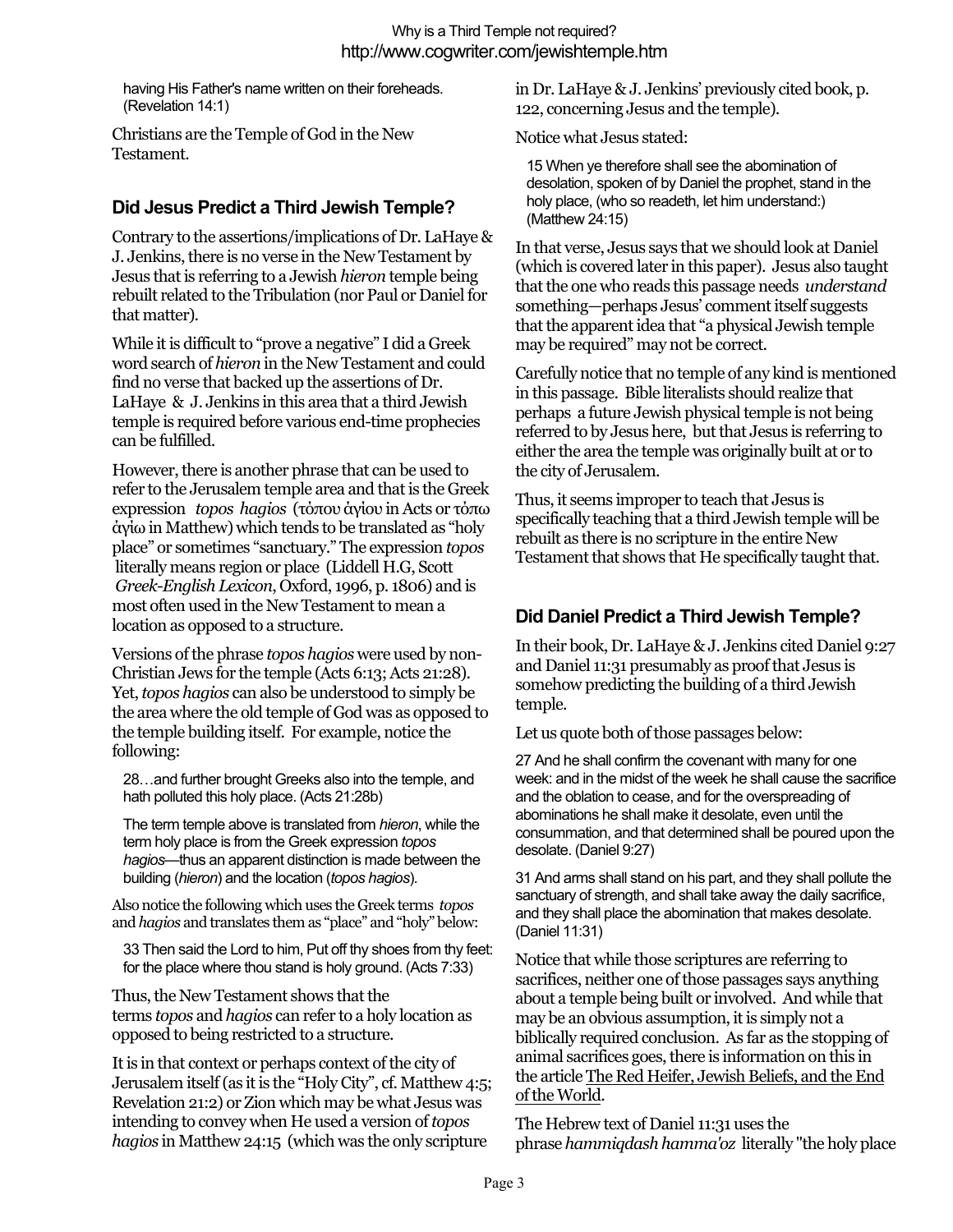stronghold," "the sanctuary stronghold" or "the temple stronghold" which supports the idea that it can be referring to a specific place or area (such as an area where an altar may be placed) as opposed to the idea of requiring a temple to be rebuilt in Jerusalem.

Thus, Daniel did not specify in his writings that a third Jewish temple must be built. (More on Daniel 11 can be found in the article Who is the King of the North?)

Perhaps it should be mentioned here that I do agree with Dr. LaHaye & J. Jenkins (cf. pp. 107,194) that Great Tribulation (cf. Matthew 24;15-21) begins in the middle of the week in Daniel 9:27 when the sacrifices are stopped (and 3 ½ years are left). See also End of Mayan Calendar 2012--Might 2012 Mean Something?).

But I disagree that this means that a Jewish temple must be built.

## **Some Jewish Scholars Claim a Temple is Necessary for Sacrifices, But Does the Bible?**

The Bible is clear that a third temple will eventually exist (Ezekiel 40-48), but it is only clearly in existence after Christ returns (cf.Ezekiel 48:35). Information related to where it is to be built is in the article Location of the Prophesied Physical Temple.

Accordingly, much of mainstream Orthodox Judaism seems to believe that the rebuilding of the temple is not to occur until the coming of the Jewish Messiah and may be done by Divine Providence (e.g. Clorfene C. *The Third Temple: Who Will Build It? Jewish Magazine, issue 16*).

Yet, while certain other contemporary Jewish scholars seem to contend that a physical Jewish temple (Hebrew: בית המקדש, Bet HaMikdash; "The Holy House") is required for the resumption of sacrifices, this appears to be based more upon Jewish tradition than the Bible.

Jesus Himself, however, specifically warned against taking the traditions of Jewish religious teachers above those of the Bible (e.g. Mark 7:13) (see also Tradition and Scripture: From the Bible and Church Writings).

It should be understood that the Bible itself nowhere teaches that animal sacrifices require a temple in Jerusalem.

Until Solomon built the first temple (1 Kings 6:14), the Bible shows that the Jews sacrificed on altars. David, Solomon's father, for example sacrificed on an altar (2 Samuel 24:25), as did Aaron and his descendants (Exodus 20:24; Leviticus 1:10-11). And prior to all of that, Abel (Genesis 4:4), Noah (Genesis 8:20),

Abraham (Genesis 22:9-13), and others sacrificed animals to God.

So for over 3,000 years, animal sacrifices were offered without a Jewish temple.

Even after the first Jerusalem temple was built and left in ruins, the Bible itself specifically shows that sacrifices were made in the time of Ezra BEFORE the second temple was ready:

6 From the first day of the seventh month began they to offer burnt offerings unto the LORD. But the foundation of the temple of the LORD was not yet laid. (Ezra 3:6)

One may argue that since it takes the participation of Jewish religious leaders in order for Jewish animal sacrifices to be resumed, that the above scripture is a moot point.

And it might be if there were no Jewish religious leaders that thought that they could not sacrifice without a temple.

But the fact is, that although they are in the minority, there are significant numbers of Jewish religious leaders who are intent on starting animal sacrifices as soon as possible. And these Jewish leaders do not believe that they have to wait in order for a temple to rebuilt in order to do so.

### **Notice the following:**

The 71 members of the "Re-established Sanhedrin" say they want to begin sacrificing animals again, despite the absence of the Temple, the ritual altar and all the required implements listed in the Bible. Rabbi Dov Stein of the group admitted…

"We want to do the sacrifice, but we have political problems," Stein said. "We hope there will come a time when the government will agree. We will push for that to happen." (*Rabbis aim to renew animal sacrifices*. Associated Press. Feb 28, 2007. http://www.jpost.com)

The "Sanhedrin" group referred to above began to form in 2004 and claims to have "the consent of hundreds of rabbis, scholars and leaders"

(http://www.thesanhedrin.org/en/index.php/The\_San hedrin Initiative viewed 09/11/08). It also has been working on implements, including those related to having an altar.

Notice something from the leader of the Sanhedrin: April 19, 2016

*Breaking Israel News* asked Rabbi Hillel Weiss, secretary of the Nascent Sanhedrin, if the mitzvah of korban pesach is incumbent upon the Jews today by Jewish law, despite the lack of a Temple or an altar. "Of course. There isn't even a question," Rabbi Weiss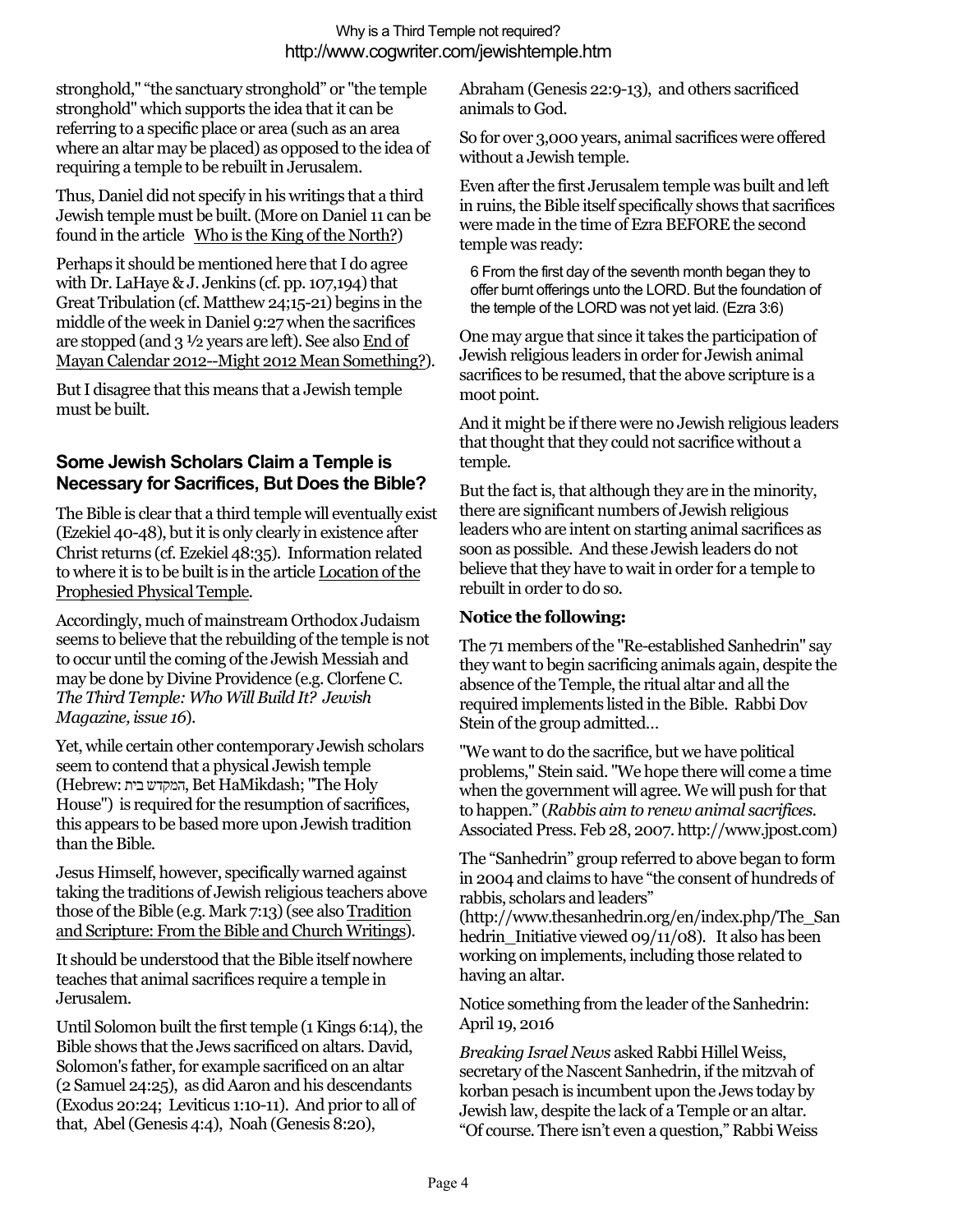answered. "There is nothing in Jewish law that prevents us from performing this sacrifice. The only obstacle is the government that will not allow the Jews to do this great mitzvah, so the sin is on them, and not, God forbid, on the Jewish people."

The Sanhedrin established a committee in 2004 concerning the korban pesach to work in cooperation with all religious, legal, and administrative authorities. The committee has attempted several times to obtain the government's permission. Legal documents were sent to the Prime Minister, the Supreme Court, and the Chief of Police. The Prime Minister did not respond. The Supreme Court appeared to uphold the right to perform the sacrifice, but denied it on grounds of security. This answer was reiterated by the Chief of Police.

Indeed, the *korban pesach* is not dependent on the presence of a Temple and continued long after the Second Temple was destroyed.

http://www.breakingisraelnews.com/66076/passoversacrifice-makes-comeback-overlooking-temple-mountphotos/#zchLRxxm8yeAtXsO.99

This group has made some attempts to offer sacrifices in the past, but has often ran into political opposition. Israeli courts have generally agreed that Jews have the right to perform animal sacrifices, but have repeatedly denied this right as the timing would have excessively negative consequences. And to rebuild a temple in the area that the Muslims consider sacred would be even more problematic politically–especially at this instant. Yet, because the Muslims have a strong presence at the site of the old Temple Mount (Har HaBayit) with their al-Aqsa Mosque, some consider the actual construction of a Jewish temple there to be impossible.

Though it may well take a war, peace deal, and/or political gridlock for that to happen.

But it will come to pass. The Sanhedrin wants it (watch also Sanhedrin pushing animal sacrifices). More on the Sanhedrin can be found in the article Nascent Sanhedrin structure and high priest: The plan is to start animal sacrifices–this would fulfill prophecy!

Furthermore, perhaps it should be realized that the government of Israel does have a certain amount of respect for Yisrael Ariel, the founder of the Temple Institute. Yisrael Ariel is also a member of the "Re-established Sanhedrin."

Actually, the Israeli government announced that Yisrael Ariel was winner of the *Yaakov Egerst Memorial Award for Jewish Culture* by the Ministry of Education for some of his work (*Rabbi Yisrael Ariel to Receive the* 

*Jewish Culture Award for 5769*. Israel National News. Oct 7, 2008).

As far as other 'obstacles' to taking actions, the Temple Institute (whose leader is a member of the Nascent Sanhedrin) already has indicated that it has a 'red heiffer' (see he Red Heifer, Jewish Beliefs, and the End of the World) needed for cleansing (cf. Numbers 19:1- 10) that some believe is necessary for animal sacrifices to resume.

It also has a moveable altar of unhewn (cf. Deuteronomy 27:5-6) stones (see Temple Institute Completes Altar of Unhewn Stones) as well as implements needed to perform the sacrifices (some of which I personally saw in October 2013).

And since the high priest is not the only one that would be authorized to perform daily sacrifices, the Temple Institute announced last month that it has established a school to train others in the ways of being Levitical priests (see 'Temple Institute Announces School to Train Levitical Priests')--it had several pilot programs in the past to be ready. But now it expects more regular training.

The Sanhedrin and the Temple institute keep taking steps aligning with properly understood end time biblical prophecies. Biblical prophecies will come to pass (2 Peter 1:19).

The Temple Institute itself is not planning on building the temple until after what seems to be politically impossible. This is what its website has stated:

### **When will the reconstruction of the Holy Temple Commence?**

There are two approaches to answering this question.

One approach is based on the geo-political dynamics of the Temple Mount, and the other approach is based on the desire of the nation of Israel and her fellow nations to rebuild the Holy Temple.

Geo-politically, the Temple Mount has to be cleared of the Dome of the Rock and the mosques which are presently located upon it before the physical rebuilding of the Holy Temple can begin. Many scenarios can be imagined which would accomplish this, the most promising, and not necessarily the most far-fetched, would entail Moslem recognition of the Mount as the intended location for the rebuilt Temple. With the acquiescence of the Moslem world the Moslem structures currently on the Mount would be disassembled and reassembled elsewhere...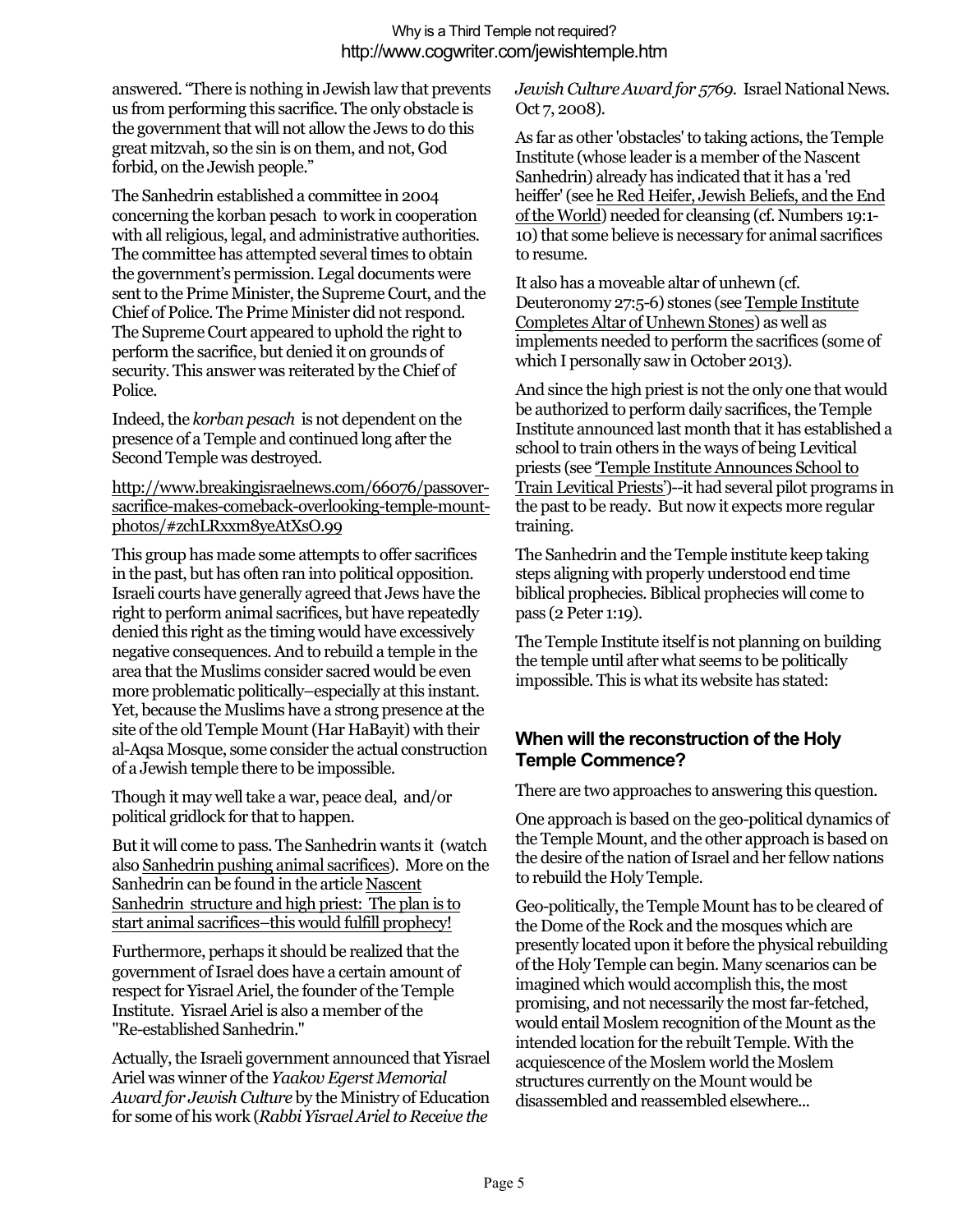**the Temple Institute is** not building the Temple offsite.

We are**building a stone altar offsite so that when the opportunity arrives we can move it to its proper location on the Mount. The Divine service, including the offerings can begin before the building of the Temple itself, once the altar is built and standing in its proper place**.

### (http://www.templeinstitute.org/frequently-askedquestions.htm viewed 11/10/13)

The Muslims are not interested in getting their famous Dome of the Rock and mosques removed. So, that type of change is not likely, even after a war.

Yet in a nation as politically fragmented as modern Israel, the time may come when a ruling coalition will itself have in it some members of a small religious group that will insist on the resumption of sacrifices for it to remain in office. And allowing sacrifices on a small altar certainly would seem politically more plausible than the construction of a Jewish temple with the removal of the Dome of the rock or even otherwise next to the al-Aqsa Mosque. While this may not be seen as viable in every possible Israeli administration, it certainly is a possibility for a future one.

But be that as it may, the Bible itself allows for the resumption of animal sacrifices without a physical temple being rebuilt. Hence, from a biblical perspective, a rebuilt third Jewish temple is not required for the prophecies in Daniel (or any other part of the Bible) to be fulfilled--and its proper place does not seemingly need to be where the current Dome of the Rock is. Notice also an interesting scripture from Ezekiel:

12 This is the law of the temple: The whole area surrounding the mountaintop is most holy. Behold, this is the law of the temple. (Ezekiel 43:12)

Biblically, all that is required are Jewish religious leaders willing to sacrifice in Israel, and anywhere on or sufficiently near the Temple Mount would apparently do (or some other place may be acceptable). And there are enough willing Jewish religious leaders currently to conclude that animal sacrifices can occur at almost anytime.

Perhaps I should mention that when I visited the Temple Institute in October 2013, one employee I spoke to their essentially admitted that they did not need a temple to sacrifice--and that is consistent with scripture and published statements from the Temple Institute as well as the Nascent Sanhedrin.

## **Response From the Sanhedrin**

For formal clarification of the position of Jewish leaders, this author contacted the reconstituted Sanhedrin some time ago and asked why it felt that sacrifices could be started before a temple is rebuilt.

The response received was:

Rabbi Yeshayahu Hollander wrote:

:יז והלכה טז הלכה , יט פרק ,הקרבנות מעשה ,ם"רמב

שְׁהוּא מִפְּנֵי :חַיָּב--דָרָהלְעֲ חוּץ וְהֶעֱלָה ,הַזֶּה בַּזְמָן קֳדָשִׁים שֶׁשָּׁחַט מִי [טו] טז שֶׁקְּדֶשֶׁה ,בַּיָת שְׁאֵין פִּי עַל אַף ,לְהַקְרִיב מֻתָּר שֶׁהֲרֵי--בִּפְנִים לְקַרֵב רָאוּי  $\ddot{\psi}$ .שֶׁבֵּאַרְנוּ כְּמוֹ ,לָבוֹא לַעֲתִיד וְקִדְּשָׁה לְשַׁעֲתָהּ קִדְּשָׁה רָאשׁוֹנַה מֻתָּרִ ין וְהַגּוֹיִים .בַּחוּץ אוֹתָן הַמַּעֲלֶה וְכֵן ;חַיָּב ,בַּחוּץ גּוֹיִים קָדְ שֵׁי הַשּׁוֹחֵט [טז]יז לְסַיְּעָן וְאָסוּר .שֵׁיִּבְנוּ בַּבָּמָה שֵׁיַּקְרִיבוּ ,וְהוּא--מָקוֹם בִּכָל ,'לַה עוֹלוֹת לְהַקְרִיב ,לָהֶם לְהוֹרוֹת וּמֻתָּר ;בַּחוּץ לְהַקְרִיב עָלֵינוּ נֵאֱסַר שֵׁהֲרֵי--שָׁלִיחוּתָן וְלַעֲשׂוֹת .הוּא בַּרוּךְ הָאֵל לְשֵׁם יַקְרִיבוּ הֵיאַךְ וּלְלַמְּדָם.

### Translation:

Hichot Maasei HaKorbanot [The Procedures of Offering Sacrifices]

Chapter 19 - Paragraph 17:

He who slaughters a Sacrifice in this period [when we have no Temple], and offered the sacrifice outside the Azara [the allotted area of the Temple] - is culpable, because the offering must be performed in the Azara, SINCE IT IS PERMITTED TO PERFORM SACRIFICES despite having no Temple, since the sanctity of the Temple is eternal.

### Paragraph 18:

He who slaughters the sacrifice of a gentile outside the Azara is culpable, as is one who performs the offering. NON JEWS are permitted to offer burnt-offerings anywhere, on an altar which they built. Jews may not help them in the performance of this sacrifice, since Jews may not offer sacrifices outside the Azara. But we may instruct them and teach them how to perform sacrifices to the Almighty God, Blessed be He.

Additionally, it is worth noting that on 5766, Rabbi Benyamin Fuss published a 445 page book on Sacrifices of non-Jews, of which the text proper is of 372 pages [the rest are indices, etc.] called Torat Habamah: Regarding sacrifices on an Altar outside the Temple. (Email from the Sanhedrin webmaster Abrahamson to Bob Thiel- September 17, 2008).

Rabbi Yeshayahu Hollander is the English language spokesman for the nascent Sanhedrin.

The webmaster of the Sanhedrin added the following in a subsequent email:

This quote comes from Maimonides' (Rambam) work the Mishneh Torah.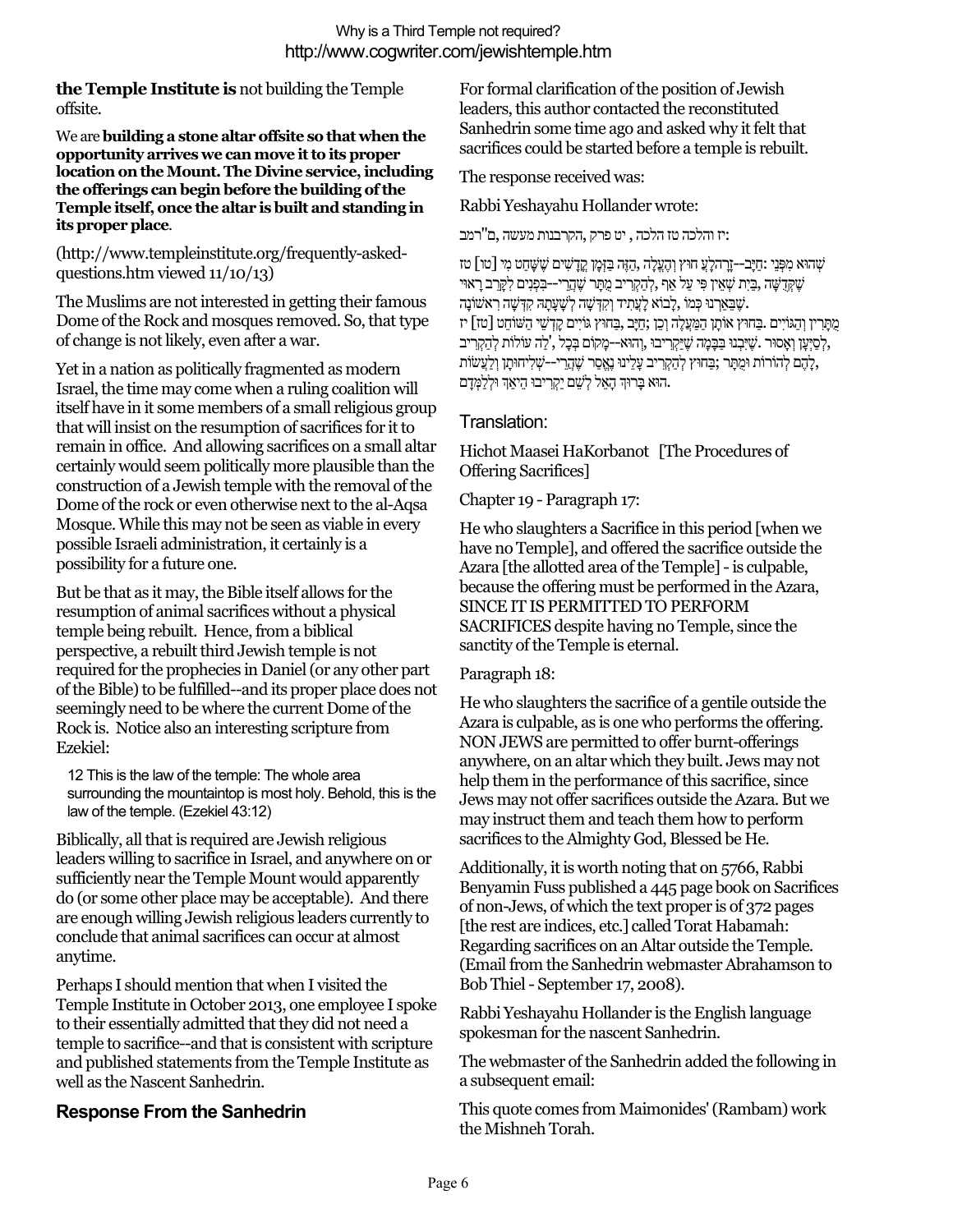The nascent Sanhedrin sees itself as the continuation of rabbinic jurisprudence, and must take into account all halachic works written to date, and proceed from there. (Email from the Sanhedrin webmaster Abrahamson to Bob Thiel - September 17, 2008).

Thus, it appears to be a longstanding position of some Jewish scholars that Jewish sacrifices can be started on an altar and, as long as it is in the area of the old temple, that a physical temple is not first required.

This is consistent with Ezra's previously quoted practice. Furthermore, in a case heard in 2010 by the Supreme Court in Israel concerning the sacrifices there was the following report:

The organizers also demanded to be allowed to celebrate this coming Passover holiday on the site of the Holy Temple by offering the Paschal sacrifice. They noted that according to Jewish Law, the Holy Temple does not need to be built in order to resume the sacrificial offerings. They emphasized accordingly that the Temple Mount organizations are not trying to change or make modifications to any existing structures on the Mount, but rather aim to receive permission to build a temporary altar, which would be dismantled immediately following the Passover Offering. (Fendel H. Supreme Court: No Passover Sacrifice Again This Year. IsraelNN.com, March 24, 2010.

http://www.israelnationalnews.com/News/News.aspx /136699)

And although the court ruled against allowing this on current political grounds, the point is that there are many Jews are willing to resume the sacrifices without a temple being built or the Temple Mount at all modified.

In 2011, some Jews intend to ask for permission again. The following was in an email that was sent from Israel on February 20, 2011, but I received the evening before from Boruch Fishman:

### Hi

*I received permission from Rav Ariel, Director of the Temple Institute, to request permission from the Jerusalem Police to bring the Pesach offering this year. I will be going to the Police the last week before the Jewish month of Nissan. This week I will be writing to King Abdullah of Jordan via his web site to let him know of our plans and to request his special support for bring the knife onto the Temple Mount, which will be the most difficult part of our request.*

*The alter will be a special temporary alter, and after arranging the wood we will wait a certain amount of time for fire to descend from Heaven, as it did in first* 

#### *Temple times. If we are unworthy of that we will light the fire with a match.*

(Email from Boruch Fishman to COGwriter. Received in California, February 19, 2011)

Now, because of the political situations in Israel and Jordan (Jordan has had protests this year), it is almost impossible that official permission will be granted by either or both governments. But the fact is that many Jews intend to sacrifice and ultimately will fulfill Bible prophecy related to this. It should also be noted that Boruch Fishman, like me and the Sanhedrin, does not believe that a temple is actually needed to start sacrifices.

## **What about the Red Heifer?**

Some Jews, based upon their interpretation of Numbers 19 and some Jewish non-biblical literature believe that the next Jewish temple cannot be rebuilt until a red heifer without blemish is found and handled in a certain manner. In the Mishnah (Parah 3.5) it was claimed that "Moses prepared the first, Ezra prepared the second, and five were prepared after Ezra."

Thus, supposedly there have been only nine proper prepared ones and certain Jews believe that the tenth one is now what is needed and then a temple can be built (see The Red Heifer, Jewish Beliefs, and the End of the World).

Whether or not the Jews build another temple now, biblically it is not required. However, as many Jews will not sacrifice without a red heifer it is likely that there will need to be one that they find acceptable. Currently, there is a potential one that the Temple Institute is monitoring (it is a red heifer, but the Temple Institute wants to monitor it for rabbinical purity). See also The Red Heifer, Jewish Beliefs, and the End of the World.

# **When You See the Abomination, Where?**

### Jesus warned:

15 "Therefore when you see the 'abomination of desolation,' spoken of by Daniel the prophet, standing in the holy place" (whoever reads, let him understand), 16 "then let those who are in Judea flee to the mountains. (Matthew 24:15-16)

### But where is that?

Protestant Irvin Baxter teaches that this is when the Beast of the Sea (who he mislabels as the final Antichrist) "stands on the Temple Mount" (Baxter I. "This Generation Shall Not Pass," episode 258. End of the Age, 2014. End-Time Ministries)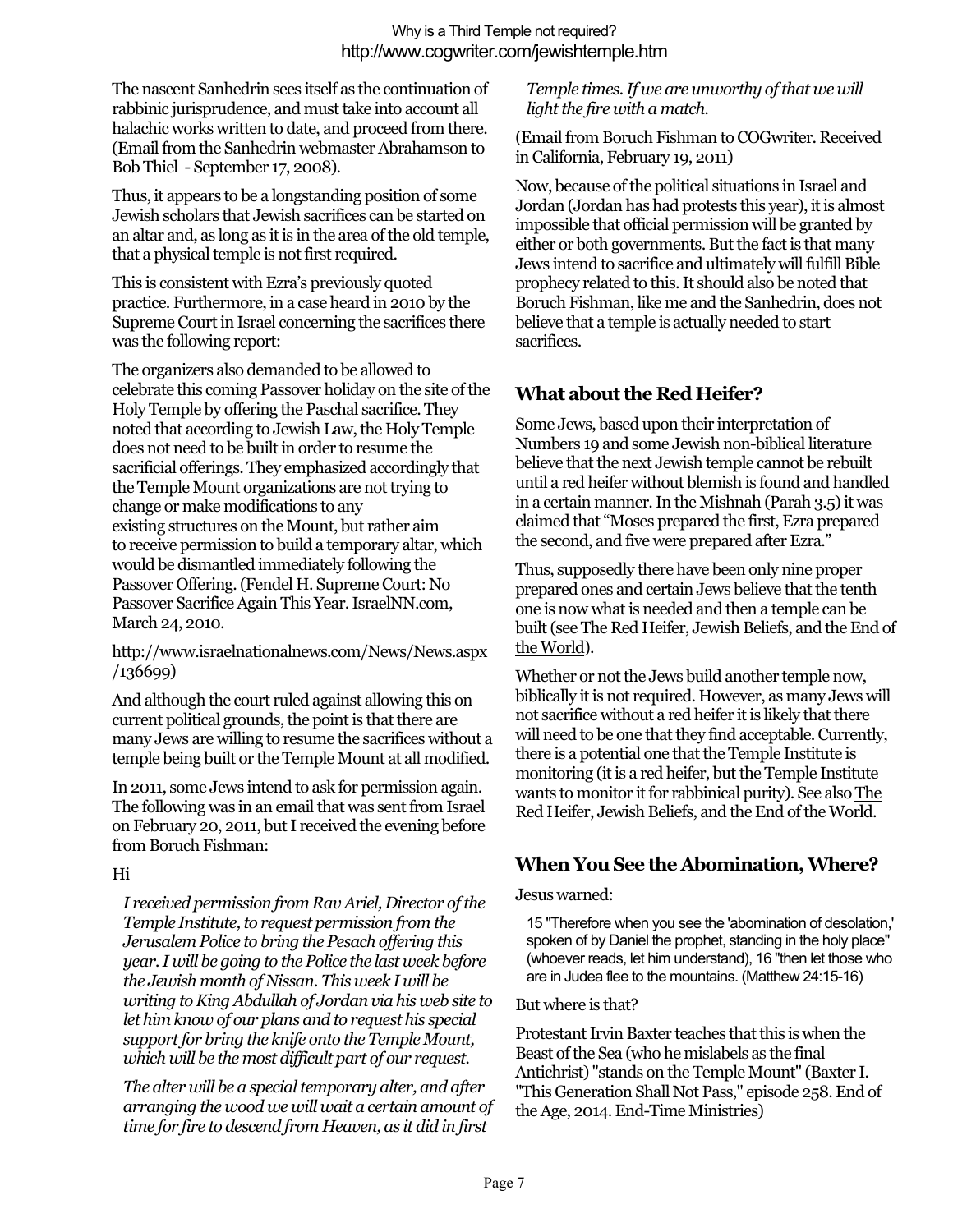Yet, because the claimed Temple Mount in Jerusalem is possibly not considered holy in God's sight, those who expect to see the "abomination who makes desolate" (Daniel 9:27) there may not understand if the Beast of Sea does this somewhere else.

It is possible that this is another place. In several places in the Hebrew scriptures, Mt. Zion is referred to as holy (Psalm 2:6; Isaiah 64:10; Joel 2:1; 3:17; Zechariah 8:3).

Some do not believe that the Jewish Temple is in the Temple Mount area, while others note that early Christians moved many of the bricks from the last Jewish Temple to a western hill, also known as Mt. Zion (see also Church of God on Jerusalem's Western Hill). Another possibility would be to come to a group of actual Christians, which could also be consistent with 2 Thessalonians 2:3-4.

# **Inset: The Old Temple**

Jesus told His disciples:

2 "Do you not see all these things? Assuredly, I say to you, not one stone shall be left here upon another, that shall not be thrown down." (Matthew 24:2)

The first century Jewish historian Josephus wrote:

1. NOW as soon as the army had no more people to slay or to plunder, because there remained none to be the objects of their fury, (for they would not have spared any, had there remained any other work to be done,) Caesar gave orders that they should now demolish the entire city and temple, but should leave as many of the towers standing as were of the greatest eminency; that is, Phasaelus, and Hippicus, and Mariamne; and so much of the wall as enclosed the city on the west side. This wall was spared, in order to afford a camp for such as were to lie in garrison, as were the towers also spared, in order to demonstrate to posterity what kind of city it was, and how well fortified, which the Roman valor had subdued; but for all the rest of the wall, **it was so thoroughly laid even with the ground by those that dug it up to the foundation, that there was left nothing to make those that came thither believe it had ever been inhabited**. This was the end which Jerusalem came to by the madness of those that were for innovations; a city otherwise of great magnificence, and of mighty fame among all mankind. (Josephus. Wars of the Jews, Book VII, Chapter 1, verse 1)

So, there was not one stone left upon the other for the Temple and the related buildings.

There are several views of where the old Temple was.

Here are three views:

## **The Traditional Site**

The traditional site of the Temple is said to lie beneath or very near to the Moslem shrine known as the Dome of the Rock. Certain historical accounts say that this building was built by the Moslems to overlay the location of the original Jewish Temple(s) and most rabbis in Israel today associate the original Temple location with this site. Dr. Leen Ritmeyer has researched and written on the original 500 cubit square boundaries of the original Temple Mount site based on this assumption. ...

### **The Northern Conjecture**

Based on a number of topological and archaeological considerations, research by Dr. Asher Kaufman over the past two decades has resulted in serious consideration being given to a site 330 feet to the north of the Dome of the Rock.

The Mt. Moriah bedrock outcrops within the Dome of Rock, as is well known. Although the bedrock elevation drops sharply to the south in the direction of the City of David, the level of the bedrock is just beneath the paving stones for over 100 meters to the North of the Dome of the Rock shrine. One particular level outcropping of this bedrock lies under a small Islamic shrine known as "The Dome of the Tablets" or "The Dome of the Spirits," to the Arabs. Both names suggest an association with the Jewish Temples. It is under this small, unimpressive canopy supported by pillars that Dr. Kaufman locates the Temple site.

## **The Southern Conjecture**

Many people who have been following these developments may not yet be aware of a third view, which might well be called "the Southern Conjecture." Since this model is less well known, it will be more fully described here and on these web pages. This view has been championed in the past five years by Tuvia Sagiv, a prominent Israeli architect.

There are a number of problems with each of the previously mentioned locations. (On The Location of the First and Second Temples in Jerusalem by Lambert Dolphin and Michael Kollen. Created July 21, 1995. Updated, July 20, 1996.

http://www.templemount.org/theories.html accessed 12/11/15)

The late Ernest Martin wrote a book about where he thought it was. Here are comments at his website (which I believe is still maintained by his son) about it:

**" Two Academic Reviews of my New Research in the Book "The Temples that Jerusalem Forgot."**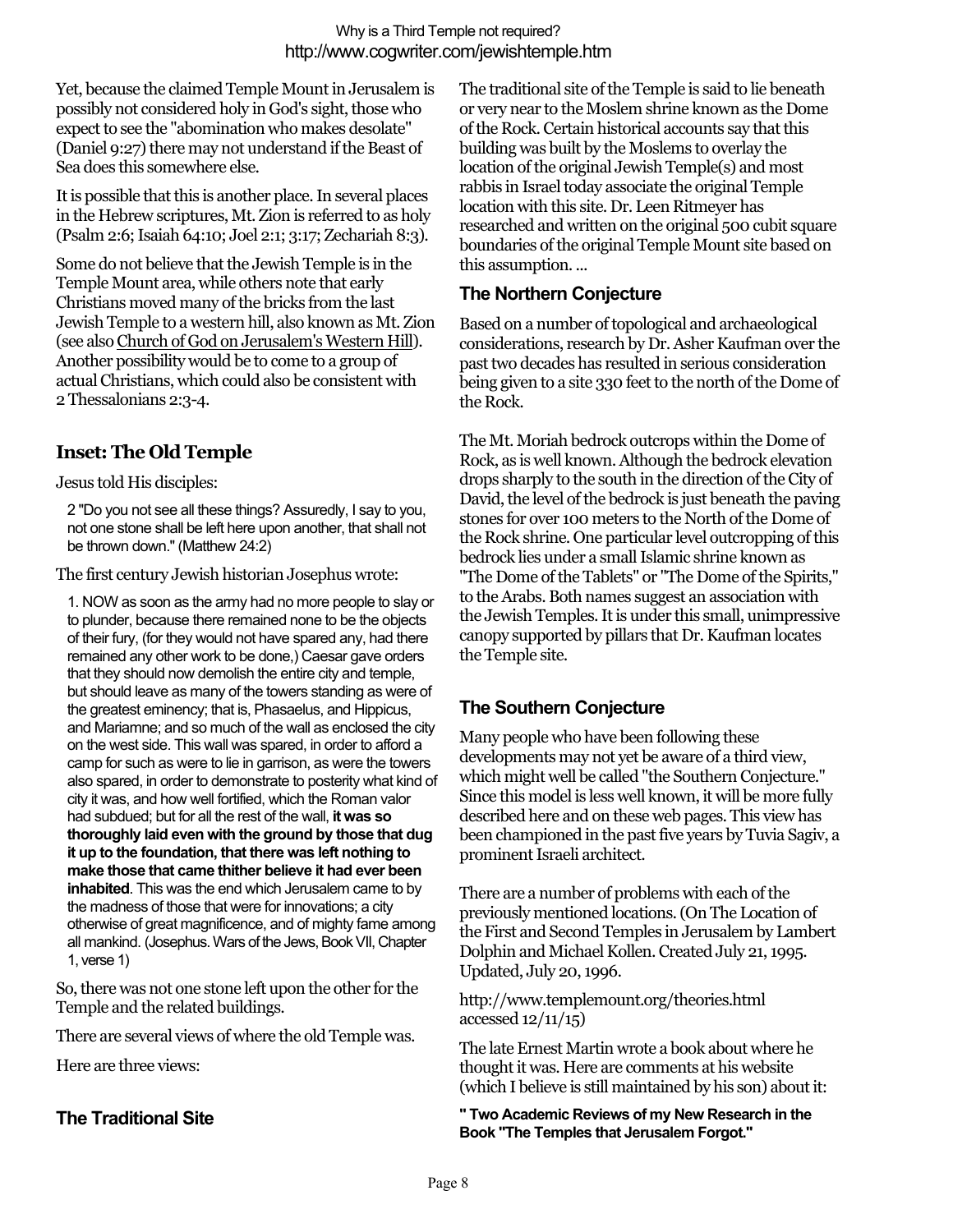The first is from: Prof. James D. Tabor, Dept. of Religious Studies, The University of North Carolina at Charlotte, Charlotte, NC 28223. Given in May, 2000.

**"When I first read of Ernest L. Martin's thesis that both the 1st and 2nd Jewish Temples, those of Solomon and Herod, were located south of the presently accepted Dome of the Rock location--down in the area of the ancient City of David over the Ophel spring, my reaction was short and to the point--impossible, preposterous!! Having now read his arguments I am convinced this thesis, however revolutionary and outlandish it first appears, deserves careful, academic and critical consideration and evaluation. I am not yet convinced that Martin has ironed out all the problems or handled all the potential objections, yet he has set forth a case that should be heard. His arguments regarding the size of the Fortress Antonia based on Josephus and other evidence we have about Roman military encampments, must be addressed. He also makes a most compelling argument based on Luke, writing a decade or so after the 70 C.E. destruction, and obviously wanting to report on the lips of Jesus an accurate prediction of the state of things regarding "not one stone left upon another" in the post-War city of Jerusalem. Historians of the Byzantine, Islamic, and Crusader periods are more qualified to judge his arguments from subsequent epochs, however, my initial reading of Martin's presentation has left me with the same impression--all of this evidence needs to be reexamined in the light of this radical proposal. Martin's thesis is so bold, so utterly non-conventional, and so potentially upsetting, radically altering central aspects of the theological, historical, cultural, and political understanding of Jerusalem and its holy places, it should not be ignored. I hope Martin's book will begin a most interesting debate and critical discussion of all relevant issues."**

The second is from: Dr. Michael P. Germano, Editor, bibarch.com. Professor Emeritus Ambassador University, a graduate of the University of Illinois at Urbana-Champaign, and who holds earned doctorates from the University of Southern California and the University of La Verne.

He has completed post-graduate study in anthropology, archaeology, and theology at Southern Methodist University and Texas A & M University at College Station in Texas. You can contact him at

PO Box 2494 Cullowhee, NC 28723-2494.

It is my pleasure to recommend his excellent BibArch Web Site that explores the world of biblical archaeology. It is fully scholarly and is at

http://www.bibarch.com ].

Given in May, 2000.

**"This is an unexpected, exceptional analysis of the historical and archaeological data of the Temples of Jerusalem. This new explanation of the venue of the First and Second Temples provides the solution to heretofore incongruous statements in Josephus with the evidence of the biblical and archaeological records. Not only a work of significant scholarly impact it may well serve as the awaited stimulus for the building of Jerusalem's Third Temple by shifting our collective focus from the Haram esh-Sharif to the area of the Gihon Spring."**

I do know both Dr. Tabor and Dr. Germano. And also spoke to Dr. Germano about this as recently 9/13/16.

Notice something else: September 10, 2016

Archeologists believe they have found new proof that Herod's Second Temple once stood on the site of the current "Dome of the Rock" in Jerusalem, walked upon by Jesus, but others are saying "not so fast."

Jerusalem-based Temple Mount Sifting Project announced earlier this week it has successfully restored a unique architectural element of the Second Temple.

It's known as "opus sectile," which Latin for "cut work," an ancient Roman method of cutting polished stones and inlaying them in very expensive floors to make a beautiful design. The tile segments were inlaid with such precision that one could not insert a sharp blade between them. ...

"It enables us to get an idea of the Temple's incredible splendor," stated Dr. Gabriel Barkay, co-founder and director of the Temple Mount Sifting Project. The restored tiles were presented to the public on Sept. 8, at the 17th Annual City of David Archaeological Conference.

The exact place where the tiles came from is not 100 percent locked down but Barkay says he is certain they originated from a building within the present-day Temple Mount.

But all are not sold on the idea that the luxurious tiles found and restored by the Temple Mount Sifting Project actually came from the Second Temple.

One of the skeptics is Robert Cornuke, who in 2014 published the results of a years-long investigation into the location of the ancient Jewish Temple. The true location, he believes, is not on the traditional site where Jews pray at the Wailing Wall and Muslims gather for Friday prayers at the Dome of the Rock. Rather, he says, the true Temple site is about 600 feet to the south in what is the ancient City of David. The traditional Temple Mount that includes the Wailing Wall and the Dome of the Rock is actually the remains of Fort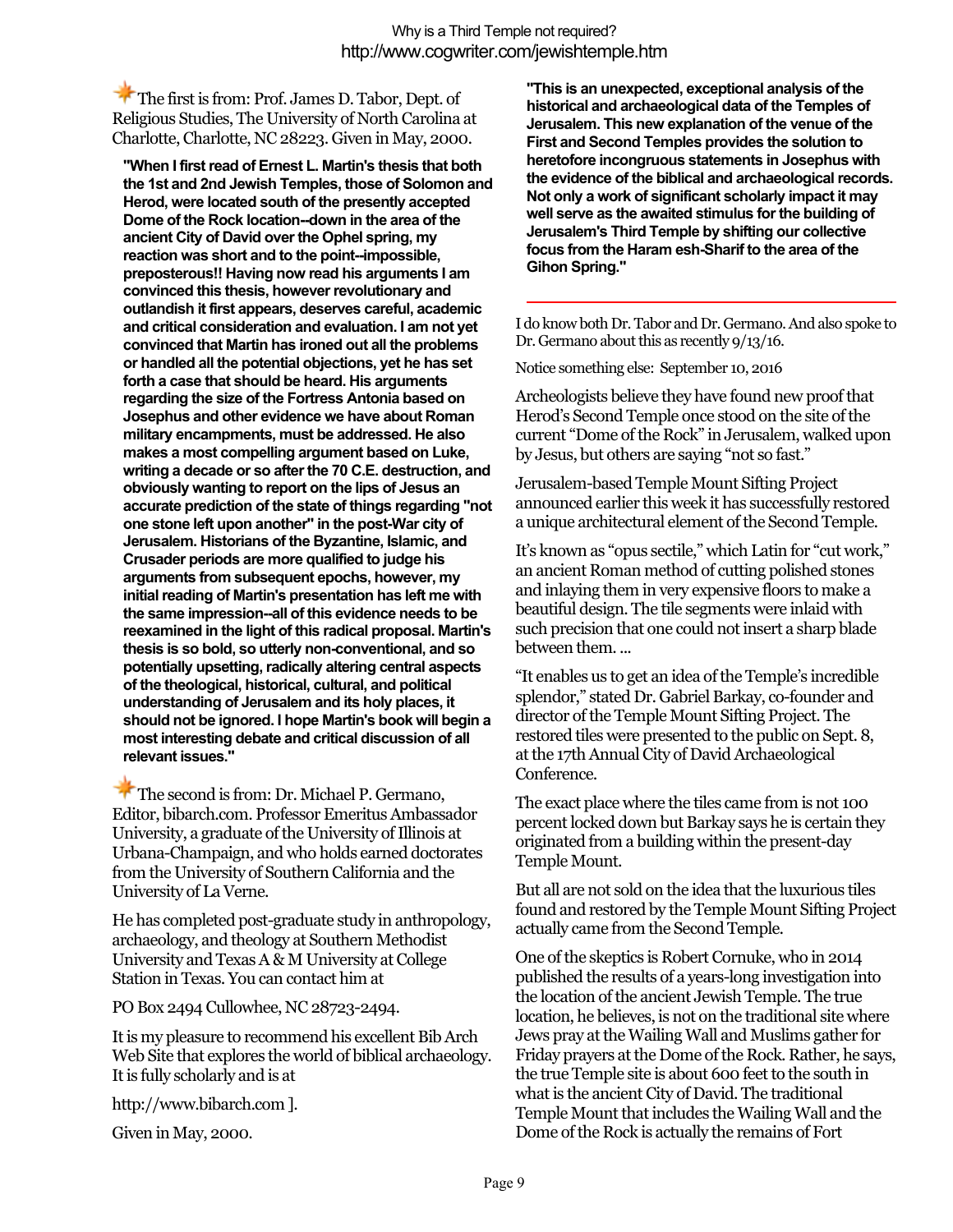Antonia, an ancient Roman fort that boarded thousands of Roman troops, he says.

Otherwise, how could Jesus' prophecy about the Temple in Matthew 24 that "not one stone would be left standing upon another" be true?

When Cornuke's book, "Temple: Amazing New Discoveries that Change Everything About the Location of Solomon's Temple," came out in late 2014 it turned heads in scholarly circles. It's pure audacity in challenging multi-generational scholarly consent on the Temple location defied the established archeological order among those who deal in biblical antiquities.

Cornuke calls his research "biblical kryptonite" because, if it's true, it would set the established order on its head in terms of Jewish-Muslim relations. Right now the Muslim Waft controls the Temple Mount and dictates where Jews can pray, where Christian and Jewish pilgrims can walk, the whole shebang. But if the actual temple site was in the City of David, on a strip of land already under the control of the Israeli government, then the rebuilding of the ancient temple could begin without the consent of the Muslim Waft, which is based in Jordan.

Cornuke believes the Temple Mount Sifting Project is making a huge leap, an unwarranted assumption, by assigning the tiles to the actual Jewish Temple.

"Finding exquisite tiles does not necessarily make them from the Temple area and at best only proves there are beautiful tiles," Cornuke told WND. "This find is an assumptive interpretation at best which may be correctly assigned to the temple or they also may have been for other Roman usage."

David Sielaff, director of Oregon-based Associates for Scriptural Knowledge and an expert on sifting projects, said Cornuke's investigation served as independent verification of his organization's research, originally performed more than 20 years ago by the late Dr. Ernest Martin.

http://www.wnd.com/2016/09/was-latestarchaeological-find-really-from-jewishtemple/#cGv2f4IX80e3ExoS.99

Anyway, I provided all the information in this inset to point out the fact that there is controversy as to the true historical location of the first and second temples. For various views of the temple locations, seeA Critique by Dr. Leen Ritmeyer and a Rebuttal by Dr. Ernest Martin.

While there are issues with Dr. Martin's work, perhaps I should mention that one of Leen Ritmeyer's statements that he wrote:

To accommodate his theory, Martin claims that the Herodian Temple Mount walls do not belong to the Temple Mount but to the Antonia Fortress. This idea is untenable however because Josephus said that Titus had "ordered the troops that were with him to raze the foundations of Antonia," an undertaking that took seven days to complete (JW 6.93, 149).

Although Josephus wrote that Titus gave that order (Josephus. War of the Jews, Book VI, Chapter 2), something remains. What remained is the subject of debate. Also, Josephus wrote that three towers and part of the wall were intentionally left by Titus, probably because of his understanding of Caesar's orders (Ibid, Book VII, Chapter 1).

All that being said, while I am not certain where those two/three temples (Solomon's, the second temple and Herod's expansion of the second temple) physically once stood, I am certain that biblically another Jewish Temple is not required to be built in Jerusalem before Jesus returns.

### **2 Thessalonians 2:4**

In the Protestant world, 2 Thessalonians is often cited as the proof that there must be a Jewish physical temple before certain end-time prophecies can be fulfilled.

Essentially, what some Protestant prophecy writers seem to believe (as well as CBCG and some others in COG groups) is that since sacrifices are mentioned as being stopped (Daniel 9:27) and a temple is mentioned in 2 Thessalonians 2:4, that the two MUST be directly connected. The "temple" Paul referred to in 2 Thessalonians 2:4 (a key end-time scripture involving a temple and the one most commonly pointed to as proof that a Jewish temple is required) is also translated from the Greek word *naos*:

3 Let no man deceive you by any means: for that day shall not come, except there come a falling away first, and that man of sin be revealed, the son of perdition;

4 Who opposed and exalted himself above all that is called God, or that is worshipped; so that he as God sitteth in the temple of God, shewing himself that he is God. (2 Thessalonians 2:3-4)

Since the Greek term *naos* is used, those who take the Greek literally realize that it is not necessary that it is a "Jewish temple in Israel" that the "man of sin" sits in. (The man of sin could possibly sit on something that has been called "Satan's throne" if it is relocated to Jerusalem.).*(An alternative interpretation Babushka egg Jonah-II A Temple in Heaven was original defiled by a Satan's rebellion? 4488BC)*

While the audience of 2. Thessalonians may have concluded that Paul was referring to the Jewish temple, I simply do not believe that in the Christian church era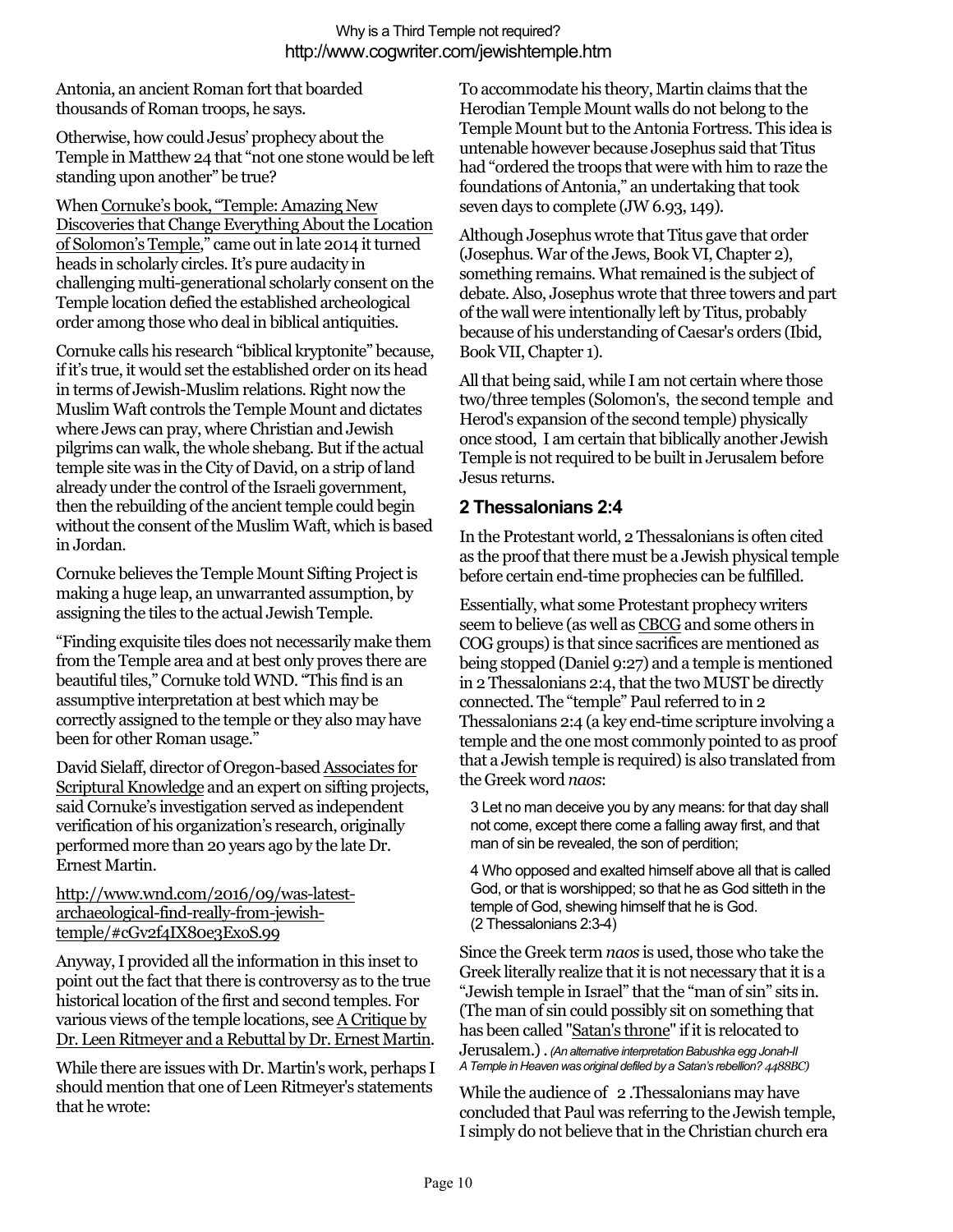that "the temple of God" must be expected to be a Jewish temple.And there are other physical options (see for example,Church of God on Jerusalem's Western Hill) including going into the midst of where some Christians are gathered in the end time.

Furthermore, because it is commonly believed (*Ryrie Study Bible*. Moody Press, 1985, pp. 1758, 1784, 1811, 1842) that 2 Thessalonians was written (c. 51 A.D.) BEFORE the letters to the Corinthians (c. 56 & 57 A.D.) and the Ephesians (c. 61 A.D.), this may possibly be part of why the Apostle Paul specified in his later letters that Christians were the temple of God.

But is probable that even those in Thessalonica may have known that Paul was speaking of some type of a future Christian building because Paul had spent time with them (and regularly preached to them, per Acts 17:2) before he wrote his letters to them.

The fact that Paul expected that the Corinthians should have known that they were the "temple of God" before he wrote his letter to them (cf.1 Corinthians 6:19), strongly indicates that he considered this to be a known concept.

Hippolytus of Rome (c. early third century) thought that the man of sin (who he sometimes misidentifies as the final Antichrist) would build the Temple:

And after that he will build the temple in Jerusalem, and will restore it again speedily, and give it over to the Jews. (Hippolytus. On the End of the World, Chapter 25. Translated by J.H. MacMahon. From Ante-Nicene Fathers,Vol. 5.Edited by Alexander Roberts, James Donaldson, and A. Cleveland Coxe. (Buffalo, NY: Christian Literature Publishing Co., 1886.) Revised and edited for New Advent by Kevin Knight.

### http://www.newadvent.org/fathers/0504.htm

Scriptures also aforetime spoken of Antichrist as a lion on account of his tyranny and violence. For the deceiver seeks to liken himself in all things to the Son of God. Christ is a lion, so Antichrist is also a lion...The Saviour raised up and showed His holy flesh like a temple, John 2:19 and he will raise a temple of stone in Jerusalem. (Hippolytus. On Christ and Antichrist, Chapter 6. Translated by J.H. MacMahon. From Ante-Nicene Fathers,Vol. 5 . Edited by Alexander Roberts, James Donaldson, and A. Cleveland Coxe.(Buffalo, NY: Christian Literature Publishing Co., 1886.) Revised and edited for New Advent by Kevin Knight.

### http://www.newadvent.org/fathers/0516.htm

However, the Bible does not teach that or certain other early supporters of the Greco-Roman churches.

Yet, it should be added that even among earlier professors of Christ there has long been the view that another Temple would NOT be rebuilt.

*Catholic Saint Thomas Aquinas* (died 1274):..."Others, however, maintain that never will...the temple be rebuilt (Connor, Edward. *Prophecy for Today*. Imprimatur + A. J. Willinger, Bishop of Monterey-Fresno; Reprint: Tan Books and Publishers, Rockford (IL), 1984, pp. 76, 78)

Hence, the idea that no temple will need to be rebuilt in Jerusalem is not a new concept, but is consistent with some earlier understandings (it is not totally clear what all the actual sources Thomas Aquinas used for his report).

An altar is all that is needed for sacrifices, though some may wish to put up a tent or build an actual temple in Jerusalem--but it is not strictly required.

#### *How was the Moses Tabernacle designed? Babushka Pearl # 174 -Two future Jewish Temples*

### **www.apocalypse 2008-2015.com**

Now, as far as a physical building goes related to 2 Thessalonians 2:4 goes, that is a different matter and will be touched upon later here (as well as in the article Church of God on Jerusalem's Western Hill). As far as the identity of the 'man of sin,' please check out the articleWho is the Man of Sin of 2 Thessalonians 2? and/or watch the video Who is the Man of Sin?

### **Interpretation of Greek**

One of the problems with understanding 2 Thessalonians 2:4 is that some seem to believe that *naos* refers to Christians when no definite article is next to it in the New Testament, but that when a definite article is with it in the Greek that it is always referring to a Jewish temple.

On the surface, this belief seems to be supported by one of the leading Greek lexicons (Bauer W. *Greek-English Lexicon of the New Testament and Other Early Christian Literature, 3rd ed*. University Of Chicago Press, 2000, pp. 665-666), which shows the definite article when mentioning the temple of Jerusalem as the definition of *naos*, but not when *naos* is defined as related to Christians.

However, this understanding seems lacking for at least two reasons.

The first is that the use of the definite article in *koine* Greek does not mean that a "Jewish" temple must be referred to in the New Testament when the combination of a definite article and *naos* appear in scripture.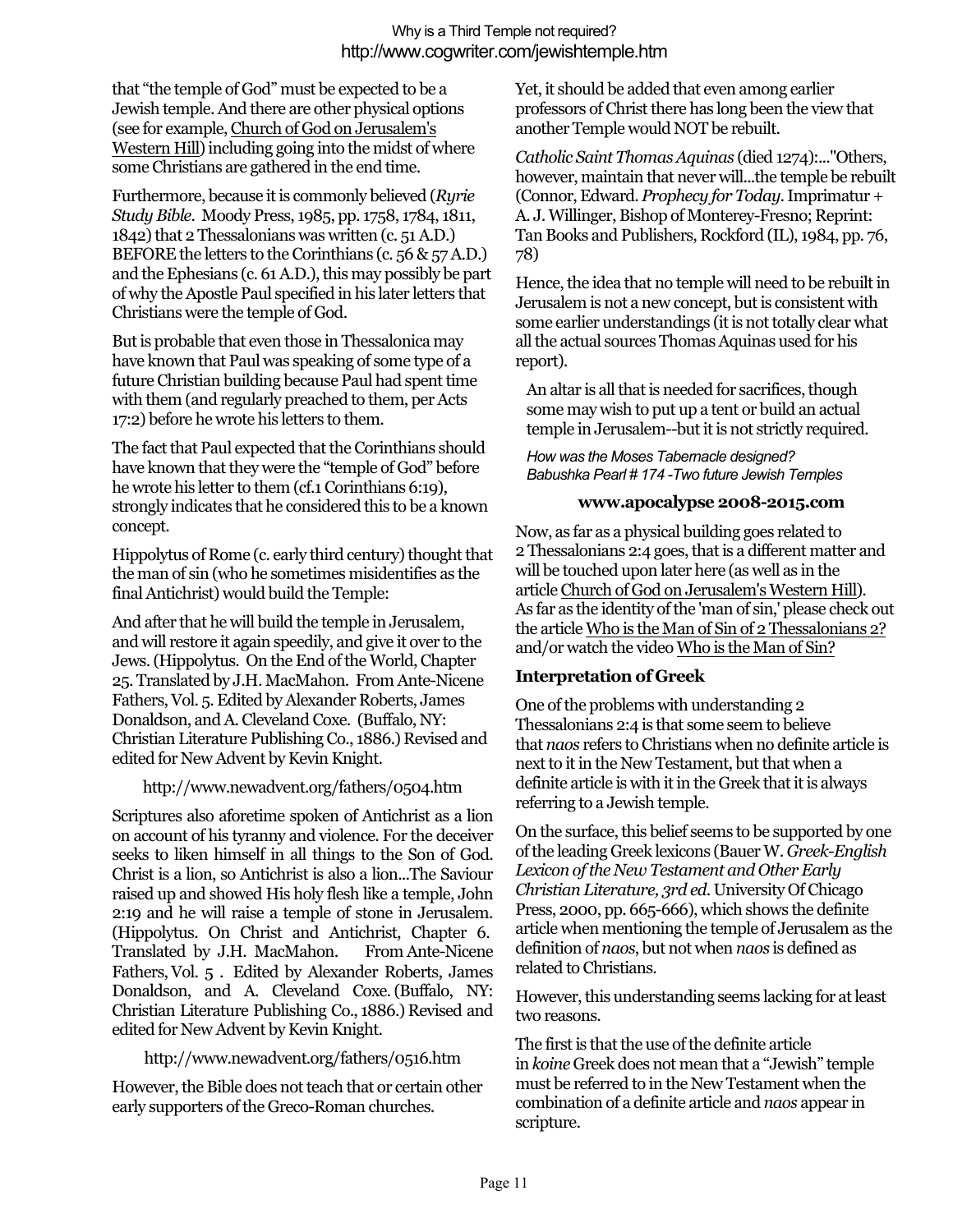Because, for one example, that combination occurs in I Corinthians 3:17 where it (τοῦ ναον) is clearly (though metaphorically) referring to Christians.

The second is that the term *naos* itself was never limited to buildings that were either Jewish or Christian. The Book of Acts refers to a silver *naos* built for Diana (Acts 19:24).

Another respected Greek lexicon (Liddell, p.1160), also makes it clear that *naos* has historically been used to refer to a variety of religious shrines and buildings. And it would appear that since the definite article would have assuredly been used in combination with *naos* for them, to believe that in the New Testament that this MUST always be referring to the Jewish temple simply seems to be an unfounded conclusion.

## **Two Alternative Buildings**

If a Jewish temple is not necessarily being discussed in 2 Thessalonians 2:4, then where else might the "man of sin" sit?

*(Babushka concept eggs postulate that perhaps in the early beginnings in the heavenlyTemple (Rev.11:19), and going back to Satan's rebellion 4488BC mentioned a Tabernacle (Tent of Witness) Rev.15:5 Moses was shown and copied, but all will pass away as there is a New heaven and New earth - a Jod dimension. There is no temple in the Golden City (Rev.21:10) which is the traveling residence for the ELOHIM the creator, a huge spaceship previously known as Star of Bethlehem)* www.apocalypse2008-2015.com

While there may be several explanations, the one that I currently believe makes the most sense is that the "man of sin" (also known as the King of the North in Daniel 11 and "the Beast" in Revelation 13) may be sitting in some type of formerly Christian occupied building for some short while during the Great Tribulation.

The Bible teaches that just before the Great Tribulation begins that the most faithful portion of the Church will be protected, but other Christians will not be:

14 And to the woman were given two wings of a great eagle, that she might fly into the wilderness, into her place, where she is nourished for a time, and times, and half a time, from the face of the serpent…

17 And the dragon was wroth with the woman, and went to make war with the remnant of her seed, which keep the commandments of God, and have the testimony of Jesus Christ. (Revelation 12:14,17)

Even Catholic scholars have long tended to believe that the woman in Revelation 12:14 represents the true church:

The Church shall flee as to a desert in Antichrist's time, but not decay or be unknown, no not for so short a time.

(*Apocalypse*,*Annotations Chapter 12*, Rheim's New Testament of 1582, p. 556)

Which part of the church?

The same Catholic commentators call them "the faithful elect" (ibid, p. 557).

This would seem to be the most faithful, Philadelphia portion of the Church, which are the "people of God" (Hebrews 4:9) that seems to hold onto some type of "Jewish" characteristics (Revelation 3:7-9).

### Why? *Another perspective*

### *www.apocalypse2008-2015.com?*

Because they are the only ones to whom Jesus promises protection from the period that is apparently the Great Tribulation:

7 And to the angel of the church in Philadelphia write…9 Behold, I will make them of the synagogue of Satan, which say they are Jews, and are not, but do lie; behold, I will make them to come and worship before thy feet, and to know that I have loved thee.10 Because thou hast kept the word of my patience, I also will keep thee from the hour of temptation, which shall come upon all the world, to try them that dwell upon the earth. (Revelation 3:7,9-10)

Hence, since it is the most faithful Philadelphia Christians that are protected on the earth during the time of the Great Tribulation that comes upon the whole earth (see also There is a Place of Safety for the Philadelphians. Why it May Be Petra), then perhaps the building that the man of sin sits in will be a building that once was used by of the *Continuing* Church of God.

On the other hand if Revelation 11:1-2 allows for it (which it may or may not, see below), there is an ancient building, usually now referred to as the "Cenacle" (the word is a derivative of the Latin word "cena," which means dinner), that may be the possible location. It is believed to have been used by the original Christians in Jerusalem until the Greco-Romans took it through with Imperial support in the fourth century. A better designation than 'Cenacle' may be the Church of God on Jerusalem's Western Hill as it was long called the "church of God" and it is located on a western Jerusalem hill that is commonly referred to as Mt. Zion (more information about this location is in the article Church of God on Jerusalem's Western Hill).

Dr. Michael P. Germano wrote about that building:

In Jerusalem, just outside the Zion Gate of the Old City near the crest of Mount Sion, lie the partial remains of an ancient synagogue consisting of a niche, walls, floors, and foundations, incorporated into a dilapidated building…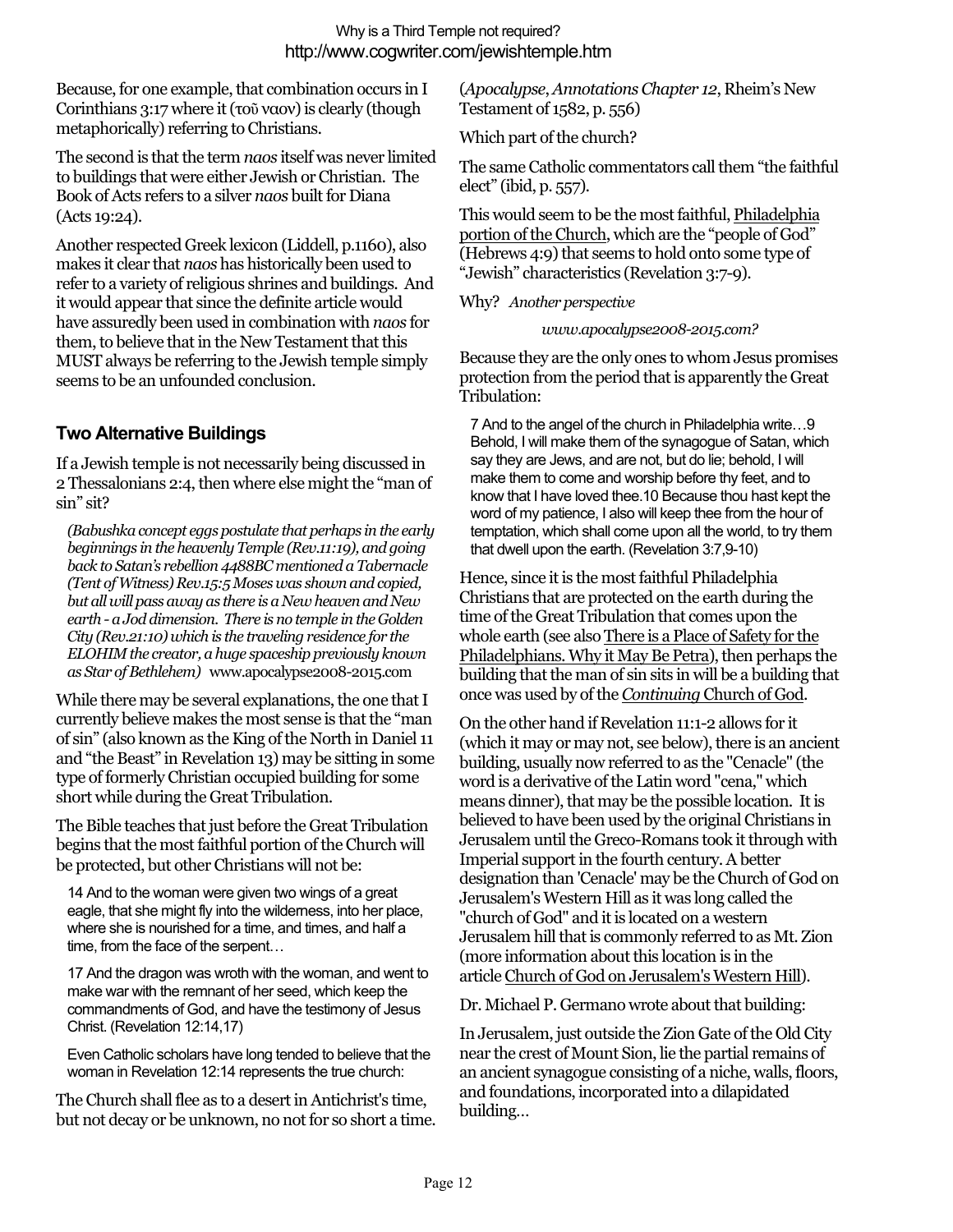Do these ancient ruins belong to the first-century Judeo-Christian synagogue seen by Roman emperor Hadrian on his grand progress? Are these the remnants of the building on Mt. Sion…called the Church of the Apostles and the Holy Church of God? These are the traditions…tradition suggests this is also the site of the Upper Room where Jesus of Nazareth observed his last Passover with his followers and where his disciples resided following his Crucifixion awaiting the Day of Pentecost…

### *The Cenacle*

In this work its identity and title is simply "the ancient synagogue" or the Ancient Church of the Apostles. In the fourth and fifth centuries, however, orthodox…referred to the building in a variety of ways.

For Eusebius it was the "Holy Church of God" (Eusebius, *Proof of the Gospel* 6.18; Ferrar 1920b:30- 31). Cyril said it was the "Upper Church of the Apostles" (Cyril of Jerusalem,*Catechetical Lectures* 16.4; Schaff and Wace 1989a:116). Egeria often referred to it as "On Sion" (Wilkinson 1971:294). Epiphanius, alluding to it in its second century context, said when Hadrian visited*Aelia Capitolina* it was a small "Church of God" (Epiphanius, *De Mensuris* 14; Koester 1989:93). Theodosius said it was "Holy Sion which is the Mother of all Churches" (Wilkinson 1977:66)…

On July 30, 381, following the First Council of Constantinople, emperor Theodosius I issued an edict authorizing the seizure of the properties of all nonorthodox churches. This resulted in the ancient synagogue, then in possession of Judeo-Christians, passing into Greco-Roman Christian control. The surrender was made to the orthodox bishops. (*The AncientChurch of the Apostles*. Copyright © 2002 by Michael P. Germano, pp. 1-4).

Even though the original Christians who used that location for around three centuries held to what are most often known as Judeo-Christian (as opposed to Greco-Roman) practices, there have been reports that the Catholics of Rome would like to expand their presence and basically takeover the Cenacle (Owen R.*Vatican offers swap deal to regain site of Last Supper.* The Times, October 13, 2005). Vatican-Israeli meetings related to this in June 2013 allowed the Catholics to once again hold their mass services there (Sontag R. Upper Room on Mt. Zion To Open for Catholic Worship. Franciscan Foundation for the Holy Land, June 18, 2013.

http://www.prweb.com/releases/2013/6/prweb10836 870.htm viewed 06/22/13).

#### **https://www.youtube.com/watch?v=P QpB18EnODM&list=TLs7IiQdMFgW MyMjA5MjAxNg&index=2**

But I did discuss this at the site on October 24, 2013 with a Jewish rabbi named Avraham Goldstein. He said his group once owned this site and only allowed the Israeli government to have it under one condition that it had not (in his view) fully kept. And that condition would not allow the Catholics to have it--though they could share it in his view. There were archeological items below the building of interest to the Jews that he felt would not be appropriate to leave Israeli hands.

Even though the nation of Israel has not agreed to allowing the Catholics of Rome to once again regain ownership of the "Cenacle" site, it certainly would seem possible as part of the peace deal of Daniel 9:27 (which most Bible-believing theologians seem to believe will be between the nation of Israel and the one who will be the Beast of Revelation 13), if it does not for other reasons possibly happen sooner.

It may be that what was possibly the first and original church building location of the early Christians could appear to be a potential location of the "temple of God." Perhaps it should be mentioned that the Church of God on Jerusalem's Western Hill is believed to have been at least partially made up of stones that came from the temple in Jerusalem that was taken apart brick by brick from 70-73 A.D. Thus, from a Christian perspective, and possibly God's perspective, it may very well be that this is truly considered the physical remnant of the Temple of God. And although the original building has been mainly destroyed, a corner wall exists as most likely parts of the building's foundation. Hence, since it seems that the wall and foundation contain stones from the last Jewish Temple that the area around this building may also meet the requirements to be what the man of sin will want to sit in. More information about this location is in the article Church of God on Jerusalem's Western Hill.

However, because of Revelation 11:1-2 and the persecution of Christians during the Great Tribulation (Revelation 12:17), it may be that a building more recently used by the faithful Christians might be better used for political purposes by "the man of sin," than the remains of this ancient one in Jerusalem. However, there may also be 'political reasons' that site of the original Church of God on Jerusalem's Western Hill may be better choice for him, including possibly also the fact that the *Continuing* Church of God has referred to it often, has it on its letterhead, and even the front cover of its first magazine. I believe that the *Continuing* Church of God will be leading the final phase of the work, and this would include publicly identifying this 'man of sin'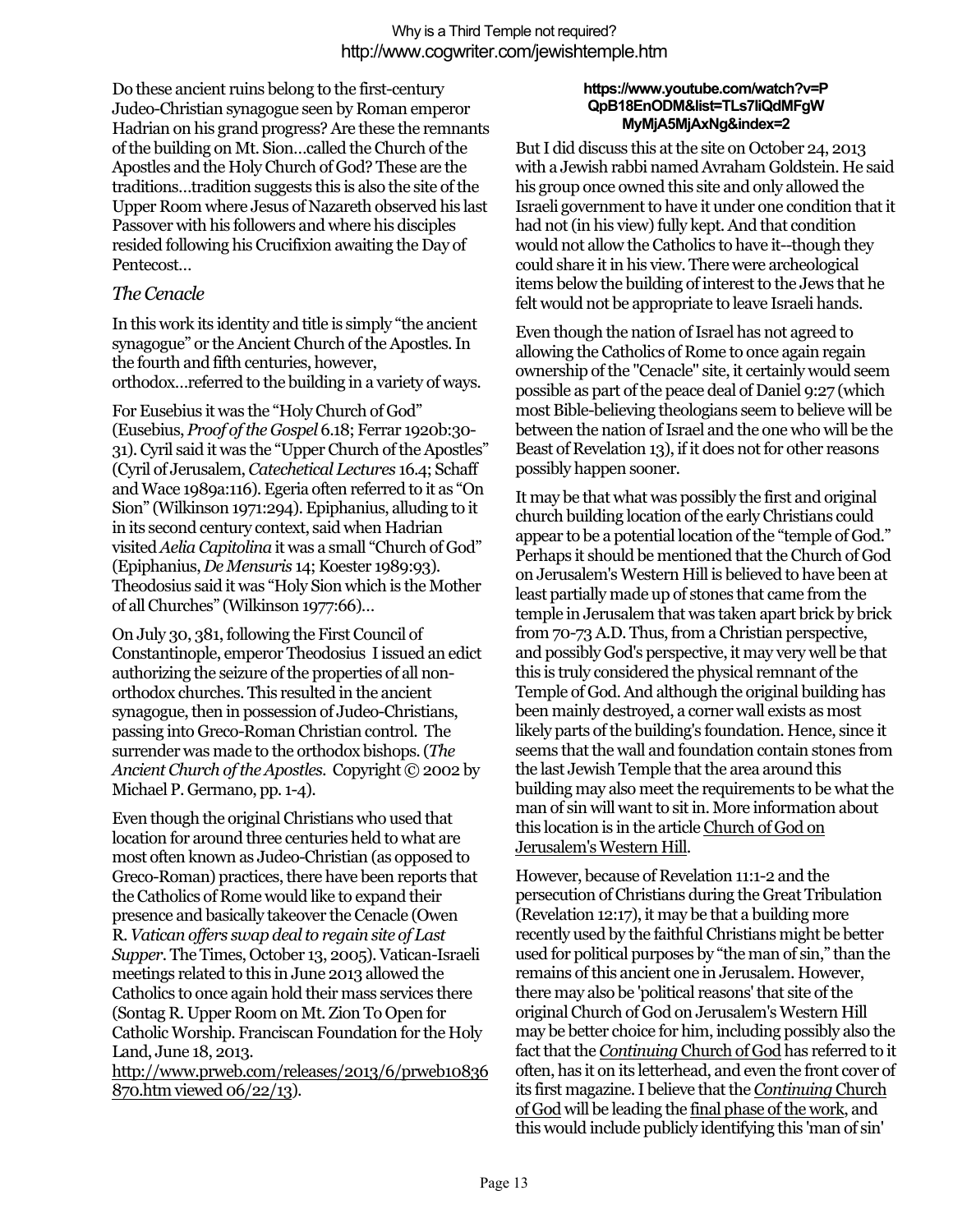before many others do. And he may wish to demonstrate that he is above the faithful church, by placing something and sitting in the area of the original Church of God on Jerusalem's Western Hill.

Furthermore, since the Bible shows plans for Jerusalem apparently for eternity (cf. Revelation 21:2-3), perhaps it may be that the ancient location of where the apostles themselves (who became part of "the temple of God") may possibly be what God had in mind when He inspired Paul's writings.

But irrespective of which building is referred to in 2 Thessalonians 2:4, it would not seem to be possible for it to be a Jewish, non-Christian, temple in Jerusalem.A former Christian building would seem to be much more likely.

## **Revelation 11:1-2 is Not Necessarily Discussing a Jewish Temple**

Revelation 11:1-2 is the other place in the New Testament, not previously quoted herein, which uses the *naos* temple of God expression related to the earth that should be discussed.

Although this is a potentially tricky passage, carefully notice what it does and does not say:

1 And there was given me a reed like unto a rod: and the angel stood, saying, Rise, and measure the temple of God, and the altar, and them that worship therein.

2 But the court which is without the temple leave out, and measure it not; for it is given unto the Gentiles: and the holy city shall they tread under foot forty and two months. (Revelation 11:1-2)

While at first read, the above may suggest that a physical Jewish temple is being referred to, the fact is that the above passages do not state that a Jewish temple will be built or that the Jewish temple will be "the temple of God," even though a "temple of God" and a reference to Jerusalem are both referred to in them.

Interestingly, although he insists that a Jewish temple must be at least partially rebuilt, David Pack of RCG wrote:

It does need to be at least briefly stated, however, that the "temple" being measured in Revelation 11 is *not*the physical one that the Jews will rebuild. It is speaking of the New Testament Church (or Body of Christ), which is referred to in numerous places by the apostle Paul as the "Temple of the Lord" (I Cor. 3:17; Eph. 2:20-22). The more-than-curious reader will want to at least read these verses for proof of understanding how the *true Church* and the (spiritual) *Temple of the Lord* are synonymous terms in the New Testament.(Pack, David C. What Is the "Abomination of Desolation"? https://rcg.org/articles/witaod.html viewed 07/16/16)

Also, although some have suggested that the use of a measuring rod requires that a physical Jewish temple is required, it should be stressed that the Bible shows that Christians are measured (2 Corinthians 10:12-18) and hence this appears to be a scripturally valid way of viewing Revelation 11:2.

Revelation 11:2 specifically seems to contrast, or separate, what happens to the "temple of God" (which the Gentiles DO NOT tread upon) to what happens in Jerusalem (where the Gentiles do tread upon).

Protestant prophecy scholar Dr. J.F. Walvoord wrote the following comments, after he quoted Revelation 11:1-2:

No explanation is given of this command…In the Great Tribulation the temple has already been desecrated… (Dan. 9:27; 12:11-12; Matt. 24:15; 2.Thes. 2:4; Rev. 13:14-15)… The Holy City, Jerusalem according to the Scripture, will be trampled under foot of Gentiles for the final forty-two months preceding the Second Coming. (*The Prophecy Knowledge Handbook*. Victor Books, 1990, p. 572)

Now Dr. Walvoord is correct in indicating that Jerusalem is the Holy City. And he seems to be correct when he indicates the Beast power will be apparently controlling Jerusalem from past of middle of the week of Daniel 9:27 on, just prior to the Second Coming of Christ.

Yet, if there was a modern Jewish temple (or its remains) in Jerusalem that these passages are referring to, it would seem that it would NOT be under the power of the Gentile Beast power.

Thus, contrary to Dr. Walvoord's apparent assumptions about a desecrated temple, Revelation 11:2 seems to be saying that "the temple of God" will NOT be in Jerusalem as the Holy City is only the outward court that is given to the Gentiles. This would tend to make the Cenacle location highly unlikely as well.

The way it would seem that Revelation 11:1 could be referring to be some building in Jerusalem would seem to be if the "man of sin" were to sit in the physical Cenacle for a day or two before the 42 months begin and then abandon it. And then that true Christians would worship in it after it was abandoned—and although seems far-fetched, essentially secret worship services did occur for some time in the Cenacle during the first few centuries A.D.

> **https://www.youtube.com/watch?v=P QpB18EnODM&list=TLs7IiQdMFgW MyMjA5MjAxNg&index=2**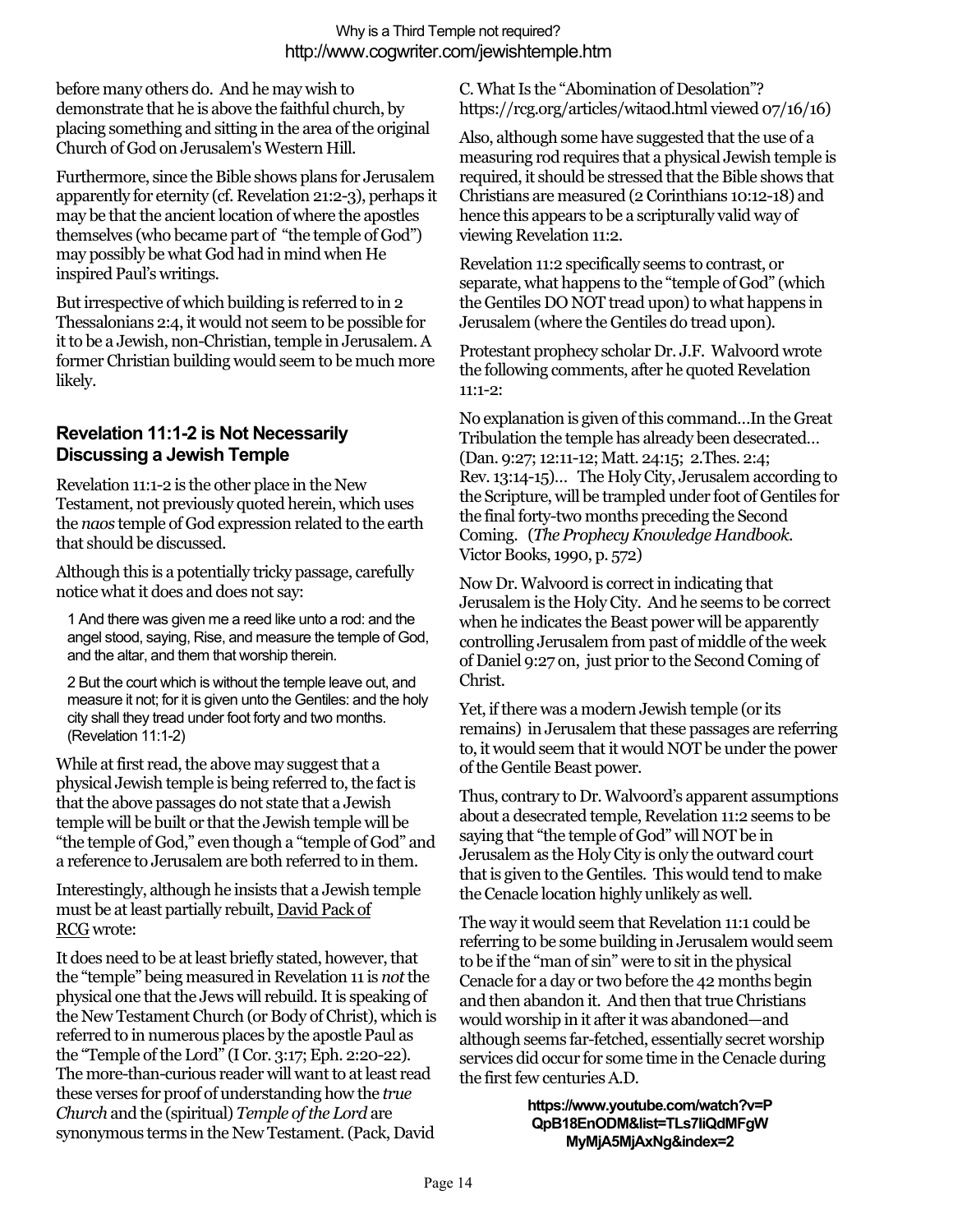## **Dueling Commentaries**

There are a variety of positions taking in commentaries on Revelation 11:1-2. To limit the size of this article, only two will be addressed here.

The first is from *The Wycliffe Bible Commentary* which states:

Verse 1-2. John is told to take a reed and measure the temple of God, and the altar, and them that worship therein (v. 1), which certainly implies that there will be some kind of temple building in Jerusalem at this time. The statement is made that the holy city will be trodden under foot for forty and two months (v. 2), a time period found also in Rev 13:5, and equal to the 1,260 days of 11:3, and 12:6. (*The Wycliffe Bible Commentary*, Electronic Database. Copyright (c) 1962 by Moody Press)

Similar to Drs. Walvoord and LaHaye, the above asserts that Revelation 11:1 is referring to a temple building in Jerusalem, even though verse 2 seems to negate that.

A different (and much longer) explanation is offered in *Matthew Henry's Commentary*:

I. How much was to be measured.

1. The temple; the gospel church in general, whether it be so built, so constituted, as the gospel rule directs, whether it be too narrow or too large, the door too wide or too strait.

2. The altar. That which was the place of the most solemn acts of worship may be put for religious worship in general; whether the church has the true altars, both as to substance and situation: as to substance, whether they take Christ for their altar, and lay down all their offerings there; and in situation, whether the altar be in the holiest; that is, whether they worship God in the Spirit and in truth.

3. The worshippers too must be measured, whether they make God's glory their end and his word their rule, in all their acts of worship; and whether they come to God with suitable affections, and whether their conversation be as becomes the gospel.

II. What was not to be measured (v. 2), and why it should be left out.

1. What was not to be measured: The court which is without the temple measure it not. Some say that Herod, in the additions made to the temple, built an outer court, and called it the court of the Gentiles. Some tell us that Adrian built the city and an outer court, and called it Aelia, and gave it to the Gentiles.

2. Why was not the outer court measured? This was no part of the temple, according to the model either of

Solomon or Zerubbabel, and therefore God would have no regard to it. He would not mark it out for preservation; but as it was designed for the Gentiles, to bring pagan ceremonies and customs and to annex them to the gospel churches, so Christ abandoned it to them, to be used as they pleased; and both that and the city were trodden under foot for a certain time-forty and two months, which some would have to be the whole time of the reign of antichrist.**Those who worship in the outer court are either such as worship in a false manner or with hypocritical hearts; and these are rejected of God, and will be found among his enemies**. (*Matthew Henry's Commentary on the Whole Bible: New Modern Edition*, Electronic Database. Copyright (c) 1991 by Hendrickson Publishers, Inc.)

The above allows for the idea that Revelation 11:1 has to do with true Christians, and that verse 11:2 may be dealing with compromising Christians or the unconverted.

# **Alternate Explanations of Revelation 11:1-2**

This paper will briefly mention two alternative explanations for Revelation 11:1-2 which are a bit closer to *Matthew Henry's Commentary* than *The Wycliffe Bible Commentary*.

One explanation is that Revelation 11:1 is not referring to a physical building whatsoever, and instead is referring to the group of Christians which are protected during the tribulation (Revelation 12:14-16). The related explanation for Revelation 11:2 in that case would be that those "the court outside the temple" are the Christians that were not protected, but will be subject to Satan during that same time (cf. Revelation 12:17) (see also Laodicean Warning for God's People).

The other explanation is that Revelation 11:1 may be referring to a building which becomes the center for Christian worship by those protected during the Great Tribulation. This would seem to allow it to be understood fairly literally as there are people worshipping there (probably something not openly allowed in Jerusalem at that time). The same Greek word for altar in that verse,*thus is* [*an* assertion] *or*, is also used in Hebrews 13:10 where it clearly is applicable forChristians. The "court outside the temple" could be referring to Jerusalem as it will not be the center of Christian worship then. Those outside are either not Christians (cf. 1 Corinthians 5:9-13; 1 Thessalonians 4:12) or possibly Christians (and others) who are being persecuted throughout the world by the Beast power (Revelation 12:17;14:12-13).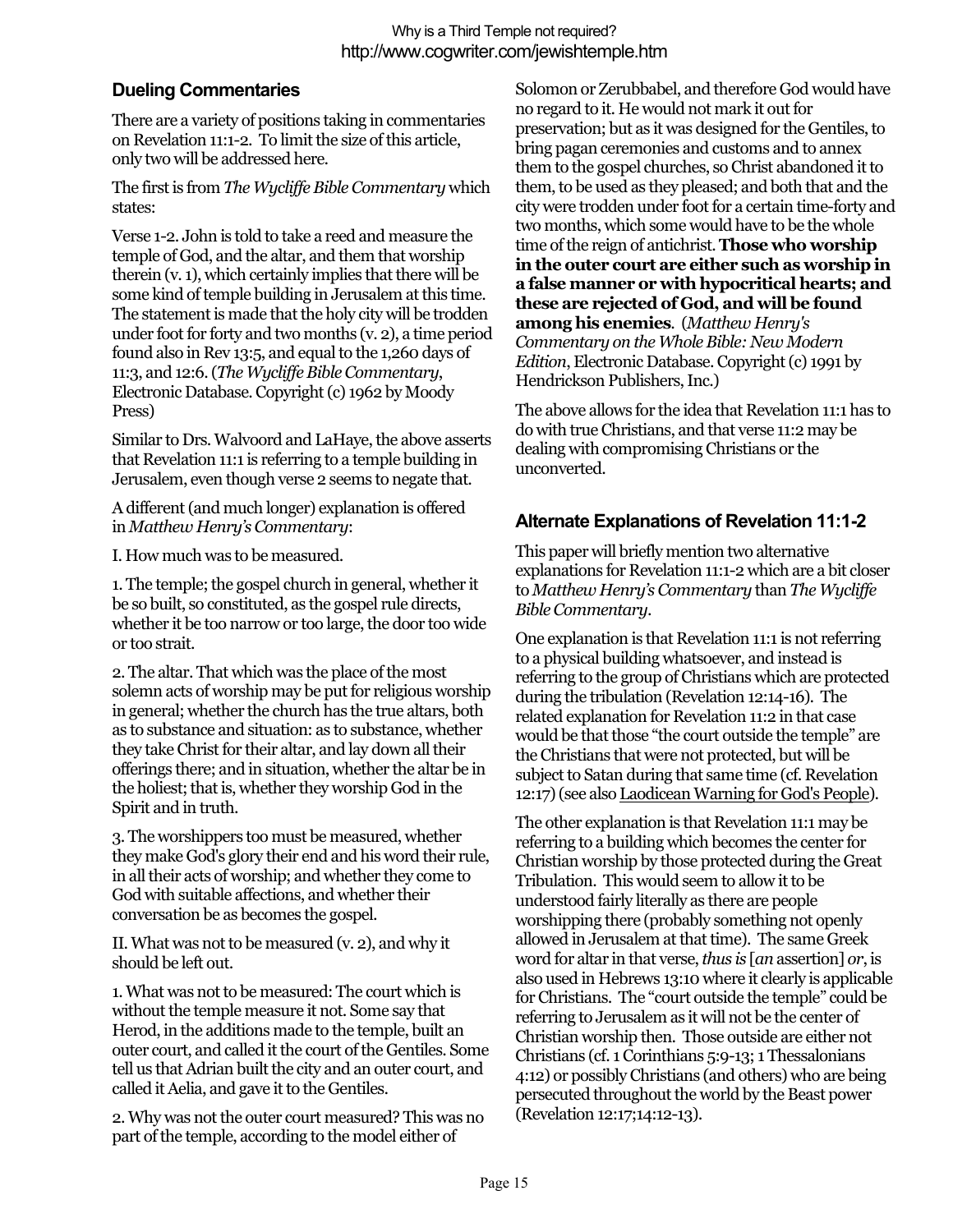But even if there are better explanations, Revelation 11:1-2 simply does not support the view that a Jewish temple must be rebuilt before the Great Tribulation can begin.

Instead, of itself, it appears to contradict such a view meaning that Revelation 11:1-2 does not seem to allow itself to be interpreted as requiring a Jewish temple in Jerusalem. While a physical non-Christian temple can possibly be built prior to Christ's return, it simply would not seem to be "the temple of God."

## **Does Malachy 3:1**

### **Prove or Disprove the Need for a Temple?**

There is an interesting verse in Malachy that discusses a temple. Notice:

1 Behold, I send My messenger, And he will prepare the way before Me. And the Lord, whom you seek, Will suddenly come to His temple, Even the Messenger of the covenant, In whom you delight. Behold, He is coming," Says the Lord of hosts. (Malachi 3:1)

Now when Jesus comes again, where does He go? Notice:

16 For the Lord Himself will descend from heaven with a shout, with the voice of an archangel, and with the trumpet of God. And the dead in Christ will rise first. 17 Then we who are alive and remain shall be caught up together with them in the clouds to meet the Lord in the air. And thus we shall always be with the Lord. (1 Thessalonians 4:16-17)

So, when Jesus returns, He will have His people come to Him. And then, notice where He will come on the earth:

9 Now when He had spoken these things, while they watched, He was taken up, and a cloud received Him out of their sight. 10 And while they looked steadfastly toward heaven as He went up, behold, two men stood by them in white apparel, 11 who also said, "Men of Galilee, why do you stand gazing up into heaven? This same Jesus, who was taken up from you into heaven, will so come in like manner as you saw Him go into heaven." 12 Then they returned to Jerusalem from the mount called Olivet, which is near Jerusalem, a Sabbath day's journey. (Acts 1:9-13)

3 Then the Lord will go forth And fight against those nations, As He fights in the day of battle. 4 And in that day His feet will stand on the Mount of Olives, Which faces Jerusalem on the east. And the Mount of Olives shall be split in two, From east to west, Making a very large valley;

Half of the mountain shall move toward the north And half of it toward the south. (Zechariah 14:3-4)

The Mount of Olives should NOT be confused with the Temple Mount as it is a different mountain/hill. The Mount of Olives was never the site of any accepted Jewish temple.

So, it should be clear that the temple being referred to here is not a physical temple but His people. Jesus is going to come to His people and then will end up at the Mount of Olives, not a Jewish temple.

Furthermore, this is not a new understanding. The late Herbert W. Armstrong wrote:

God made a prophecy in the third chapter of Malachy...Continuing, "...shall suddenly come to His temple..." What kind of temple is He coming to? Are the Jews going to tear down the Dome of the Rock and build a new temple? Oh, no!... A holy temple! Christ is coming to His church! Christ is coming to His temple! Do we see that? The church is the temple. "...in whom ye are also builded together for a habitation of God through the Spirit." (Armstrong, Herbert W. Congress of Leading Ministers Hears Defined and Reemphasized Spiritual Organization of Church. Worldwide News, March 6, 1981, p. 10)

Malachy 3 does not mean that a Jewish Temple must be built in Jerusalem before Jesus returns.

### **Church of God Authors**

Notice something else that Herbert W. Armstrong wrote about the temple:

"And are built upon the foundation of the apostles [New Testament] and prophets [Old Testament], Jesus Christ himself being the chief corner stone; in whom all the building fitly framed together groweth unto an holy TEMPLE in the Lord" (verses 20-21). So God reveals here that the Church is: 1) the HOUSEHOLD or begotten FAMILY of God; 2) a building—a HOLY TEMPLE—fitly joined together—that is, well organized (and, of course, on GOD'S pattern). As a building—the HOLY TEMPLE to which Christ will come—it is built on a FIRM FOUNDATION: the apostles, chosen by Christ, and the prophets. ...

There has been much perplexity and discussion as to when the temple will be built to which Christ shall come. Malachi's prophecy speaks of Christ's second coming to His temple (Malachi 3:1-6). In Haggai's prophecy it is referred to prophetically. Zerubbabel has been sent as governor of a colony to build the second temple 70 years after the destruction of Solomon's temple. He built the temple to which Jesus came,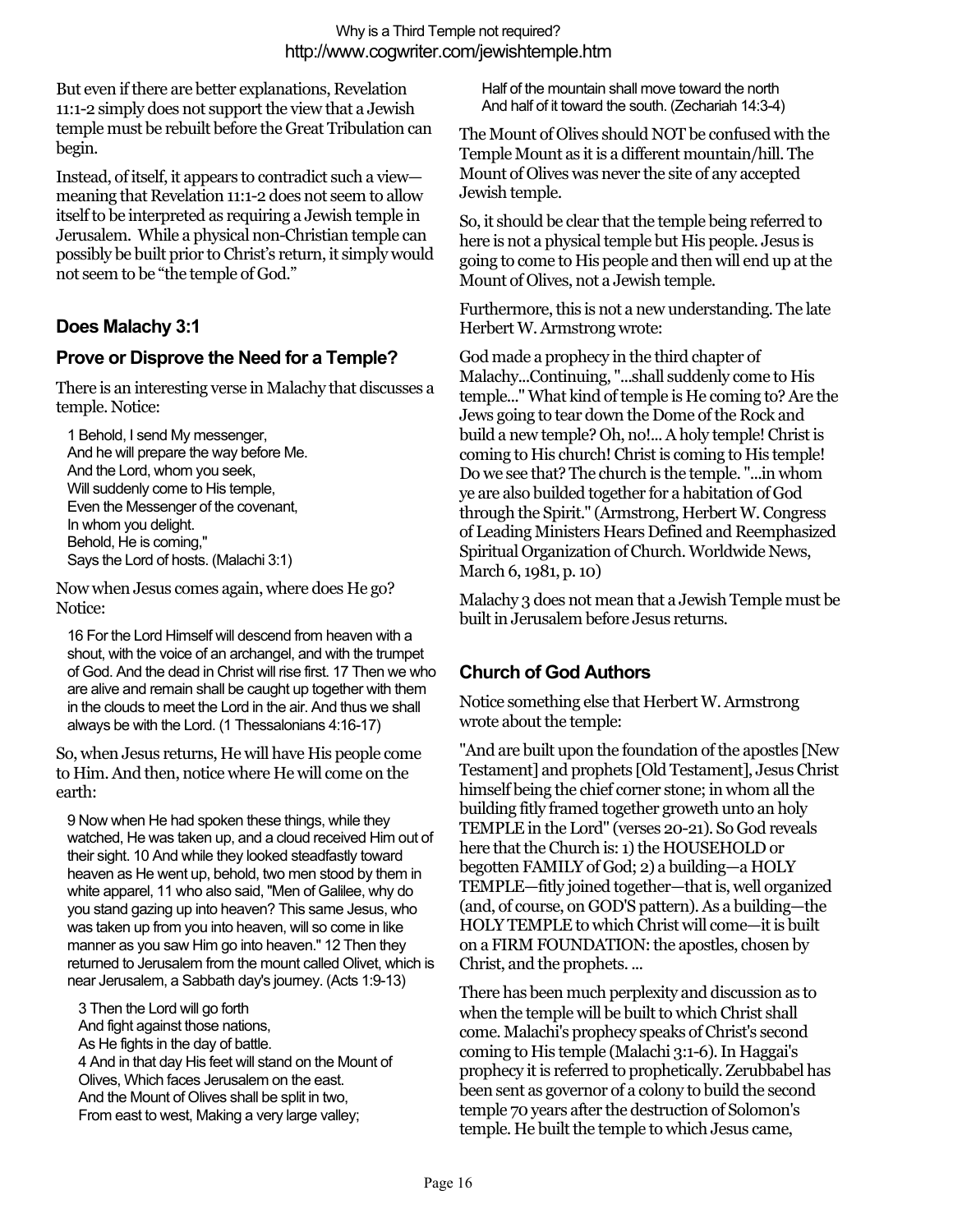though it had been enlarged and embellished by the Roman Herod. But speaking of this temple, as a type and forerunner of the temple to which Christ shall come at His second coming , it is written, "The glory of this latter house shall be greater than of the former, saith the ' Lord of hosts: and in this place will I give peace, saith the Lord of hosts" (Haggai 2:9).

It is inconceivable that the Israelis, in the present international turmoil over their possession of old Jerusalem, could ever demolish the Arab Moslem Dome of the Rock - now on the site of Solomon's temple-and build a new one there of greater splendor and glory than Solomon's! However, as the second temple Zerubbabel was building was a typical forerunner of the temple to which Christ shall come, even so Zerubbabel was the typical forerunner of one Christ would use in building the far more glorious temple to, which Christ shall come in His GLORY!

Zechariah 4:9 : "The hands of Zerubbabel have laid the foundation of this house; his hands shall also finish it . . .. " And as Zerubbabel's hands *did* finish that second temple, so shall the one Christ uses in building the temple to which He shall come in His GLORY!

And the Church of God of the present day shall be a "building fitly framed together [and growing] unto an holy temple in the Lord" (Ephesians 2:21). (Armstrong HW. 7 Proofs of God's True Church, Part 6. Plain Truth. August, 1979, p. 38)

Many of us are being tried and tested as NEVER BEFORE--and for our own good! But, verse 11, "from the time the daily sacrifice shall be taken away ....Consider this a moment. This does NOT imply a material temple to be built in our time in Jerusalem. It does seem to imply the Israelis may restore the daily (twice daily) sacrifice--possibly at the wailing wall. (Armstrong HW. The Time We Are In, Now. Pastor General's Report-Vol 1, No. 15, November 20, 1979, Page 2)

Various ones who profess Christ misunderstand about the temple in the church age. Christians are the temple of God according to the New Testament.

Despite this, various ones who claim to be part of the Church of God have taken a different position. There has been a trend among various groups (e.g.CBCG, RCG, and TPM) to teach that a third temple is required.

Notice also, the following was in an advertisement from Don Billingsley of COGFF. It was found in the *Connections*' section of *The Journal: News of the Churches of God* in 2014:

### *The Construction of the Third Temple:*

Similar to King David, who stockpiled materials for the First Temple (*I Chronicles 28:2*), so have the Jews stockpiled materials for the building of the third Temple. However, considering the entirety of the Arab nations ready to do an all-out battle with Israel at their first move, virtually anyone would say this is ludicrous to even believe such a thing could possibly take place! And it would be– *except for God being in the picture!*

The Scriptures are very clear! This will indeed take place—and sooner than one might care to think! Most do not realize that Jesus Christ has a Master Plan with a Timetable in place. And, realizing that He rules in the kingdoms and nations of mankind, all these nations put together will be unable to stop His Plan from going forward—according to God's timing. And nothing escapes His attention that would stand in the way of these prophecies taking place.

The above shows that COGFF is not a group that properly understands the Bible or certain aspects of biblical prophecy. COGFF, like RCG, is also a group that claims it is faithful to what the late Herbert Armstrong taught. Also perhaps it should be mentioned that the same ad insists (contrary to HWA's own writings) that Herbert W. Armstrong was the Elijah to come (see also The Elijah Heresies).

Though it may not be officially held there, some of LCG's official publications seem to have taught it. Actually when LCG published something supportive of it in 2007 (Ames R. The Future of Jerusalem. Tomorrow's World, May-June 2007), I objected (I was attending LCG then) and asked that a retraction or clarification be placed in a subsequent edition. Basically, I was told that LCG would not publish any type of retraction or clarification, but that it would not do anything like that again. But later it did (Winnail D. Jerusalem's amazing future. Tomorrow's World, March-April 2008) and then it seemed to be taught more directly in a Tomorrow's World telecast.It is not clear, to me at least, what LCG really teaches about this- -but overall other LCG writings have shown (correctly) that a third Jewish temple is not required.

But perhaps it should be mentioned that LCG has taught on matters related to the Temple Mount (cf. Changes coming to Temple Mount worship. TW News & Prophecy, April 8, 2015) which seem questionable enough to prevent them from seeing the fulfillment of prophecies such as Matthew 24:15 (for some details, see Church of God on Jerusalem's Western Hill).

As far as the temple goes, we in the *Continuing* Church of God clearly do not believe that a massive physical